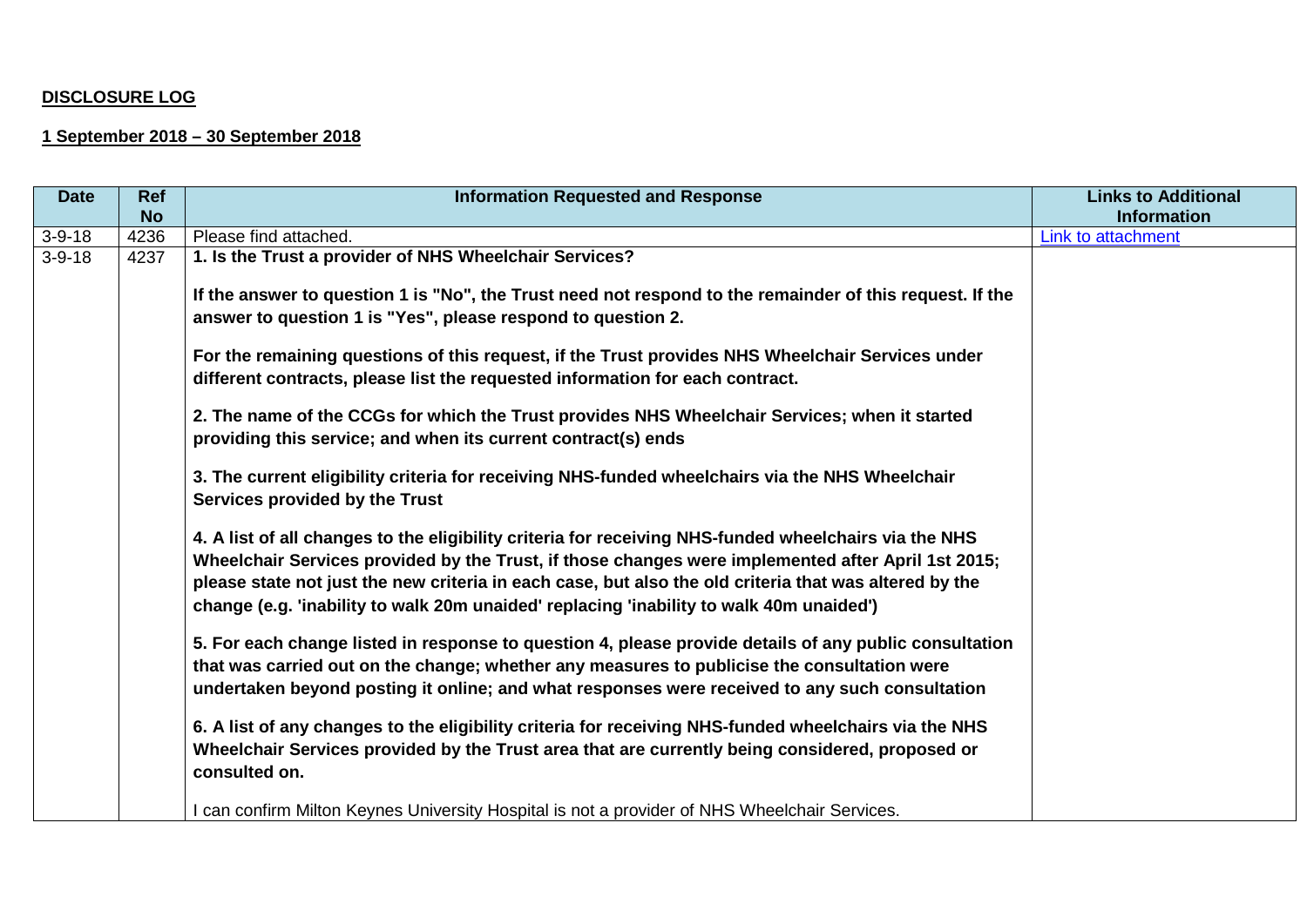| $4 - 9 - 18$ | 4238 | Under the terms of Freedom of Information Act I would like to request information regarding the<br>organization's spend on systems and it's sub-systems for FY 2015-16, FY 2016-17, FY 2017-18 and<br>projected spend for FY 2018-19.                                                                                                                          |                    |
|--------------|------|----------------------------------------------------------------------------------------------------------------------------------------------------------------------------------------------------------------------------------------------------------------------------------------------------------------------------------------------------------------|--------------------|
|              |      | The Trust has produced a document entitled "IT FOI Answers" which can be found on the website at<br>http://www.mkhospital.nhs.uk/index.php?view=download&alias=1559-it-foi-answers&category_slug=freedom-<br>of-information-foi-disclosure-logs-2017&option=com docman&layout=table&Itemid=700                                                                 |                    |
|              |      | You may also find the Trust's Annual Reports helpful. These can be found at<br>http://www.mkhospital.nhs.uk/index.php?view=list&slug=annual-<br>reports&option=com docman&layout=table&Itemid=646                                                                                                                                                              |                    |
| $4 - 9 - 18$ | 4239 | I work for a medical comms agency. We are developing an online resource for cancer patients which<br>aims to help people learn more about the hospitals in their area.                                                                                                                                                                                         | Link to attachment |
|              |      | Part of the website will show patients which diagnostic tests (and therefore biomarkers) are<br>used/available at each hospital. I have attached a list of the available tests and biomarkers, but it<br>would be incredibly helpful if you could let me know which are available at which hospital throughout<br>Milton Keynes Hospital NHS Foundation Trust. |                    |
|              |      | Please find attached.                                                                                                                                                                                                                                                                                                                                          |                    |
| $5 - 9 - 18$ | 4240 | Please see attached.                                                                                                                                                                                                                                                                                                                                           | Link to attachment |
|              |      | Please note the Trust does not hold the information requested prior to 2009.                                                                                                                                                                                                                                                                                   |                    |
| $5 - 9 - 18$ | 4241 | I am writing to enquire about Public Health Funerals your local authority or NHS trust have dealt with<br>or are dealing with.                                                                                                                                                                                                                                 |                    |
|              |      | Under the FOI act 2000 could you provide:                                                                                                                                                                                                                                                                                                                      |                    |
|              |      | - Name of deceased<br>- DOB and DOD                                                                                                                                                                                                                                                                                                                            |                    |
|              |      | - Address<br>- If Kin have been found                                                                                                                                                                                                                                                                                                                          |                    |
|              |      | - If the deceased left any estate                                                                                                                                                                                                                                                                                                                              |                    |
|              |      | The Trust can confirm that it has referred 2 cases to Milton Keynes Council. For further details you will need<br>to contact Milton Keynes Environmental Team as the Trust does not fund funerals.                                                                                                                                                             |                    |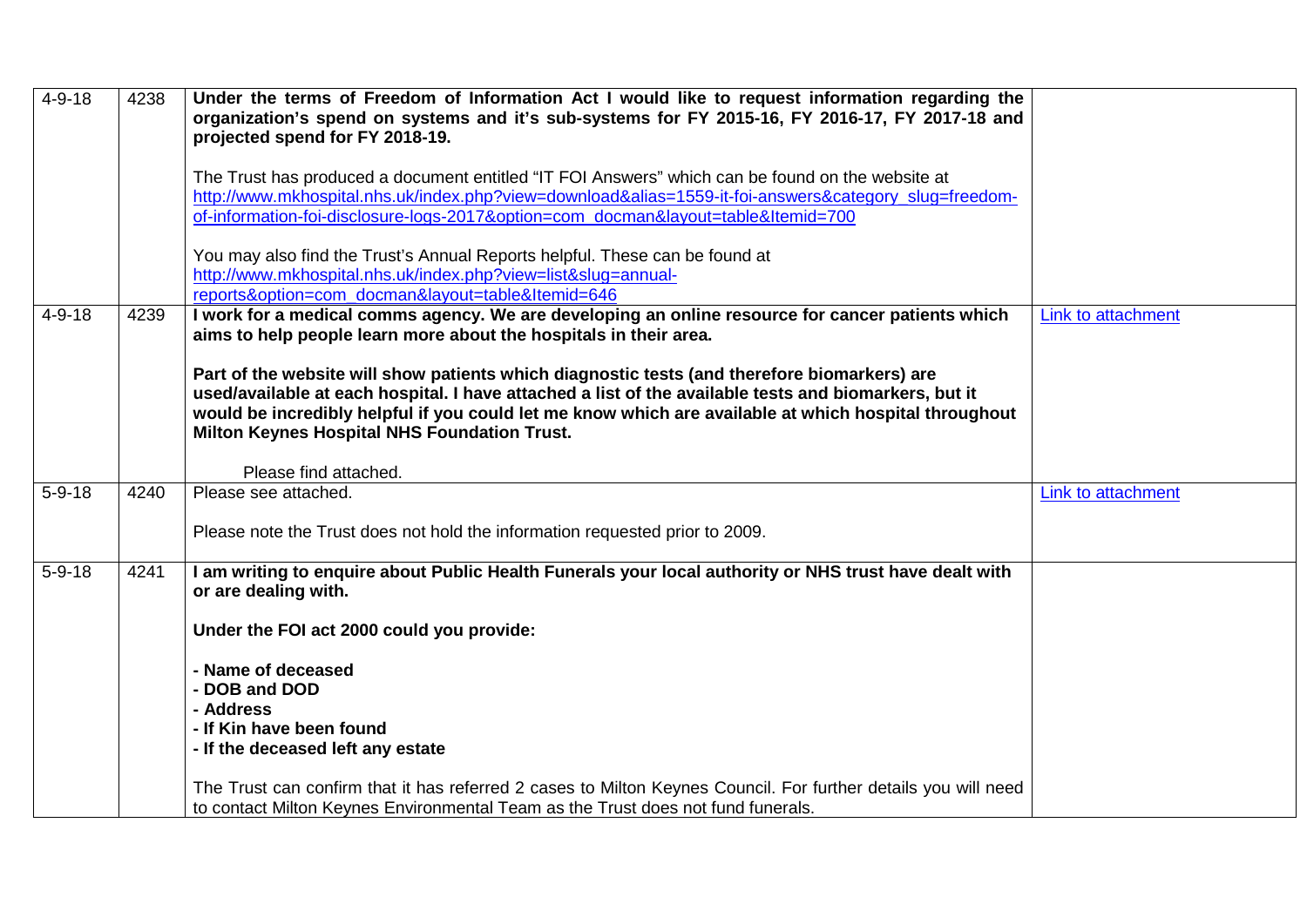| $5 - 9 - 18$ | 4242 | The type of contract I wish to see is below:                                                                                                                                                                                                                                                                                                                                                                                                                                                                   |  |
|--------------|------|----------------------------------------------------------------------------------------------------------------------------------------------------------------------------------------------------------------------------------------------------------------------------------------------------------------------------------------------------------------------------------------------------------------------------------------------------------------------------------------------------------------|--|
|              |      | 1. Dedicated hosting- Managed environment<br>2. Co-Location- hosting allows a business to still own their own server equipment; however,<br>instead of storing it in their own data centre, they instead are able to store it in rented space in<br>a colocation hosting centre.<br>3. Cloud Hosting- Cloud hosting services provide hosting for websites on virtual servers,<br>which pull their computing resource from extensive underlying networks of physical web<br>servers.                            |  |
|              |      | Not all of these will be applicable to the organisation.                                                                                                                                                                                                                                                                                                                                                                                                                                                       |  |
|              |      | For the different types of hosting services, can you provide me with the following information:                                                                                                                                                                                                                                                                                                                                                                                                                |  |
|              |      | 1. Type of hosting - Dedicated, Co-Location, Cloud Hosting, Other?<br>2. Who is the supplier of the contract? If possible can you also provide me with the name of<br>vendor, if applicable?<br>3. What is the annual contract value for each contract?<br>4. What type of cloud environment?                                                                                                                                                                                                                  |  |
|              |      | I can confirm the Trust does not make use of cloud services, however some national services are hosted<br>external, e.g. NHS Spine, Payroll services is via the SBS contract and our EPR provider hosts the system in<br>their own data centre.                                                                                                                                                                                                                                                                |  |
| $6 - 9 - 18$ | 4243 | Please provide all of results of the Digital Maturity Assessment (hereafter DMA) for your trust, which<br>you should be able to access through the DMA portal. Each measure is represented as a score out of<br>100. Where possible, please also include this figures for the last (2016) digital maturity assessment.                                                                                                                                                                                         |  |
|              |      | This will include, but may not be not limited to:                                                                                                                                                                                                                                                                                                                                                                                                                                                              |  |
|              |      | The overall digital "readiness" of the trust<br>$\bullet$<br>The overall digital "capability" of the trust<br>$\bullet$<br>The overall digital "infrastructure" of the trust<br>$\bullet$<br>Records, Assessment, & Plans<br>$\bullet$<br>Orders & results management<br>$\bullet$<br><b>Transfer of care</b><br>$\bullet$<br><b>Medicines Optimisation</b><br>$\bullet$<br><b>Decision Support</b><br>$\bullet$<br><b>Remote &amp; Assistive Care</b><br><b>Asset &amp; Resource Optmisation</b><br>$\bullet$ |  |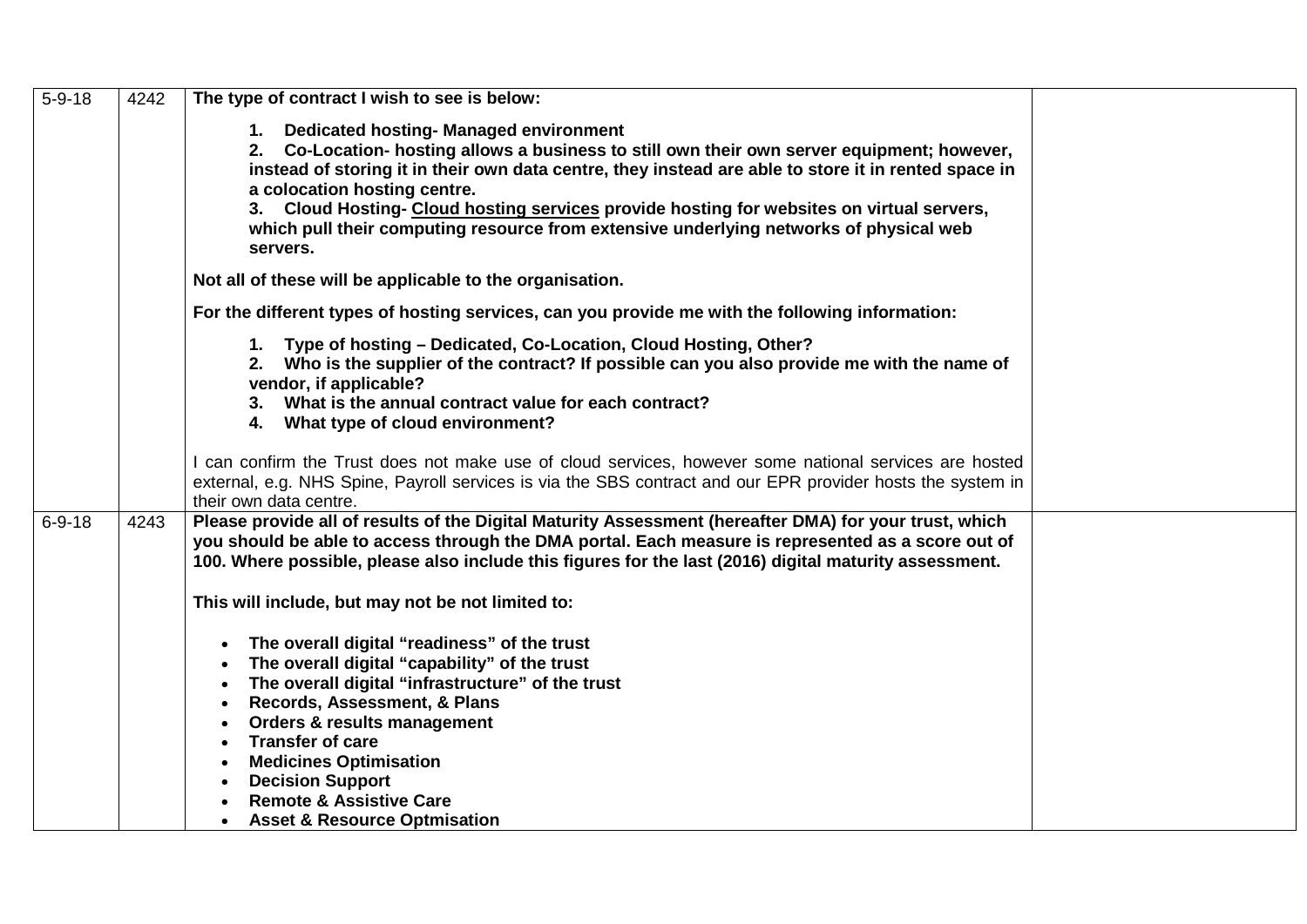|               |      | <b>Business &amp; Clinical Intelligence</b>                                                                                                                                                                                                                                                                                                                                                                                                                                                                                                                                                                                                                                                                  |                    |
|---------------|------|--------------------------------------------------------------------------------------------------------------------------------------------------------------------------------------------------------------------------------------------------------------------------------------------------------------------------------------------------------------------------------------------------------------------------------------------------------------------------------------------------------------------------------------------------------------------------------------------------------------------------------------------------------------------------------------------------------------|--------------------|
|               |      | <b>Standards</b>                                                                                                                                                                                                                                                                                                                                                                                                                                                                                                                                                                                                                                                                                             |                    |
|               |      | <b>Enabling Infrastructure</b>                                                                                                                                                                                                                                                                                                                                                                                                                                                                                                                                                                                                                                                                               |                    |
|               |      |                                                                                                                                                                                                                                                                                                                                                                                                                                                                                                                                                                                                                                                                                                              |                    |
|               |      | This request has been exempt under Section 22 Freedom of Information Act - Information intended for future<br>publication.                                                                                                                                                                                                                                                                                                                                                                                                                                                                                                                                                                                   |                    |
|               |      | The information requested will be available within the Trust's Publication Scheme within the next 3 months.                                                                                                                                                                                                                                                                                                                                                                                                                                                                                                                                                                                                  |                    |
| $7 - 9 - 18$  | 4244 | I am writing to you to request, under the Freedom of Information act, the following things. First, any<br>documents produced by your organisation outlining planning or preparations for the upcoming exit of<br>the United Kingdom from the European Union. Second any advice or notices to stakeholders given by<br>your trust in relation to the upcoming exit from the EU. Finally, a list of any payments made to<br>external organisations or companies for services in relation to your preparation for the exit of the<br>United Kingdom from the European Union since 23 June 2016, including, if possible, the name of the<br>organisation or company and a description of the services requested. |                    |
|               |      | The Trust can confirm that no documents or payments to external organisation or companies for services in<br>relation to the preparation of Brexit have been carried out.                                                                                                                                                                                                                                                                                                                                                                                                                                                                                                                                    |                    |
| 10-9-18       | 4245 | Could you please supply me with the information that is outlined in the attached document on<br>Disclosure and Barring Service check charges in your organisation. Please note that employers/trusts<br>in Scotland and Northern Ireland need only complete questions 1 and 2.                                                                                                                                                                                                                                                                                                                                                                                                                               | Link to attachment |
|               |      | Please find attached.                                                                                                                                                                                                                                                                                                                                                                                                                                                                                                                                                                                                                                                                                        |                    |
|               |      | Please note the Trust plans to use the update service in-line with current practice for standard and enhanced<br>checks.                                                                                                                                                                                                                                                                                                                                                                                                                                                                                                                                                                                     |                    |
| $11 - 9 - 18$ | 4246 | • How much has been spent in FY16/17 and FY17/18 on the purchase of bleeps/pagers?                                                                                                                                                                                                                                                                                                                                                                                                                                                                                                                                                                                                                           |                    |
|               |      |                                                                                                                                                                                                                                                                                                                                                                                                                                                                                                                                                                                                                                                                                                              |                    |
|               |      | FY16/FY17 - £6,363.00 plus VAT                                                                                                                                                                                                                                                                                                                                                                                                                                                                                                                                                                                                                                                                               |                    |
|               |      |                                                                                                                                                                                                                                                                                                                                                                                                                                                                                                                                                                                                                                                                                                              |                    |
|               |      | FY17/FY18 - £15,865.50                                                                                                                                                                                                                                                                                                                                                                                                                                                                                                                                                                                                                                                                                       |                    |
|               |      | How much has been spent on the maintenance of the bleep/pager system in FY16/17 and FY17/18<br>inclusive of any hardware costs?                                                                                                                                                                                                                                                                                                                                                                                                                                                                                                                                                                              |                    |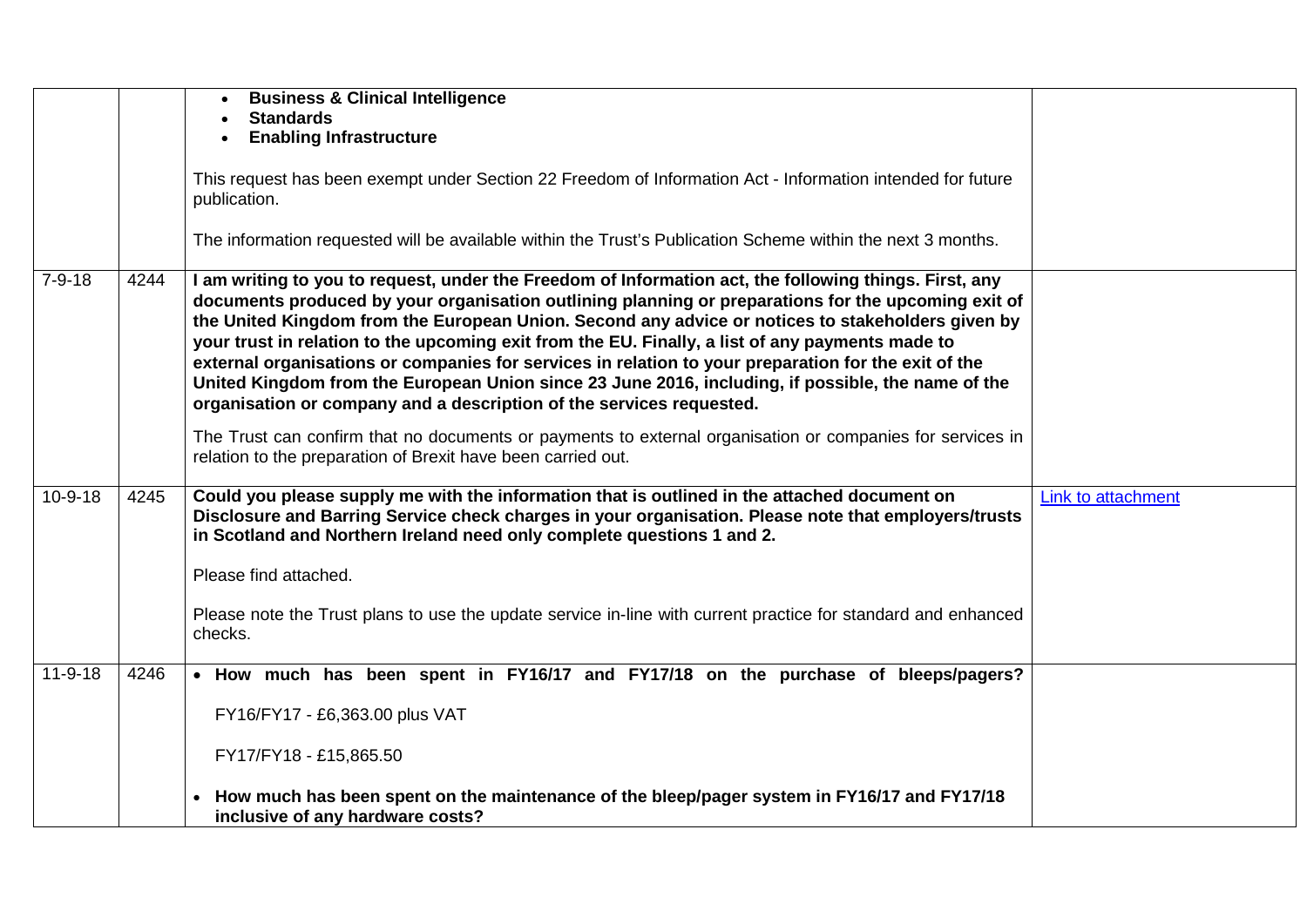|               |      | The Trust has spent £37,637.00 last financial year on its bleep system. This includes all hardware and the<br>purchase of 1000 bleeps.                                                                                                                                                                                                                                                                                                                                                                                                                                                                                                                               |                    |
|---------------|------|----------------------------------------------------------------------------------------------------------------------------------------------------------------------------------------------------------------------------------------------------------------------------------------------------------------------------------------------------------------------------------------------------------------------------------------------------------------------------------------------------------------------------------------------------------------------------------------------------------------------------------------------------------------------|--------------------|
| $12 - 9 - 18$ | 4247 | 1. Staff Numbers - Average headcount of permanent and non-permanent staff over the entire 2017/18<br>financial year or just the headcount as at Saturday, March 31st 2018). Can you please split this into<br>the major staff groups used by the trust? (E.g. Medical, Nursing, Admin, AHP etc.)<br>I can confirm the information requested is available within the Trusts Annual Reports available via the website<br>at http://www.mkhospital.nhs.uk/index.php?view=list&slug=annual-<br>reports&option=com_docman&layout=table&Itemid=646<br>2. Staff Cost – Total staff cost during the 2017/18 financial year split into permanent and non-<br>permanent staff. | Link to attachment |
|               |      | I can confirm the information requested is available within the Trusts Annual Reports available via the website<br>at http://www.mkhospital.nhs.uk/index.php?view=list&slug=annual-<br>reports&option=com_docman&layout=table&Itemid=646<br>3. Agency Hours – Hours worked by agency staff in the 2017/18 financial year split by staff groups<br>(E.g. Medical, Nursing, Admin, etc.) and speciality/grade (E.g. Consultants, GP, ICU Nurse, Acute<br>Nurse, Occupational therapists, Pharmacists, Health Care Assistants, etc.) depending on how you<br>report this within your trust.                                                                             |                    |
|               |      | The Trust does not record this information.<br>4. Agency Spend – Total amount spent on agency staff in the 2017/18 financial year split into the<br>Trusts' staff groups (E.g. Medical, Nursing, Admin, etc.) and speciality/grade (E.g. Consultants, GP,<br>ICU Nurse, Acute Nurse, Occupational therapists, Pharmacists, Health Care Assistants, etc.)<br>depending on how you report this within your trust.<br>Please find attached spreadsheet.                                                                                                                                                                                                                 |                    |
| $12 - 9 - 18$ | 4248 | How many "daily living aids" (eg walking sticks and crutches) were issued to patients by the hospital<br>(A & E, Fracture clinic or similar department) in the last financial year.<br>The Trust does not record this information.                                                                                                                                                                                                                                                                                                                                                                                                                                   |                    |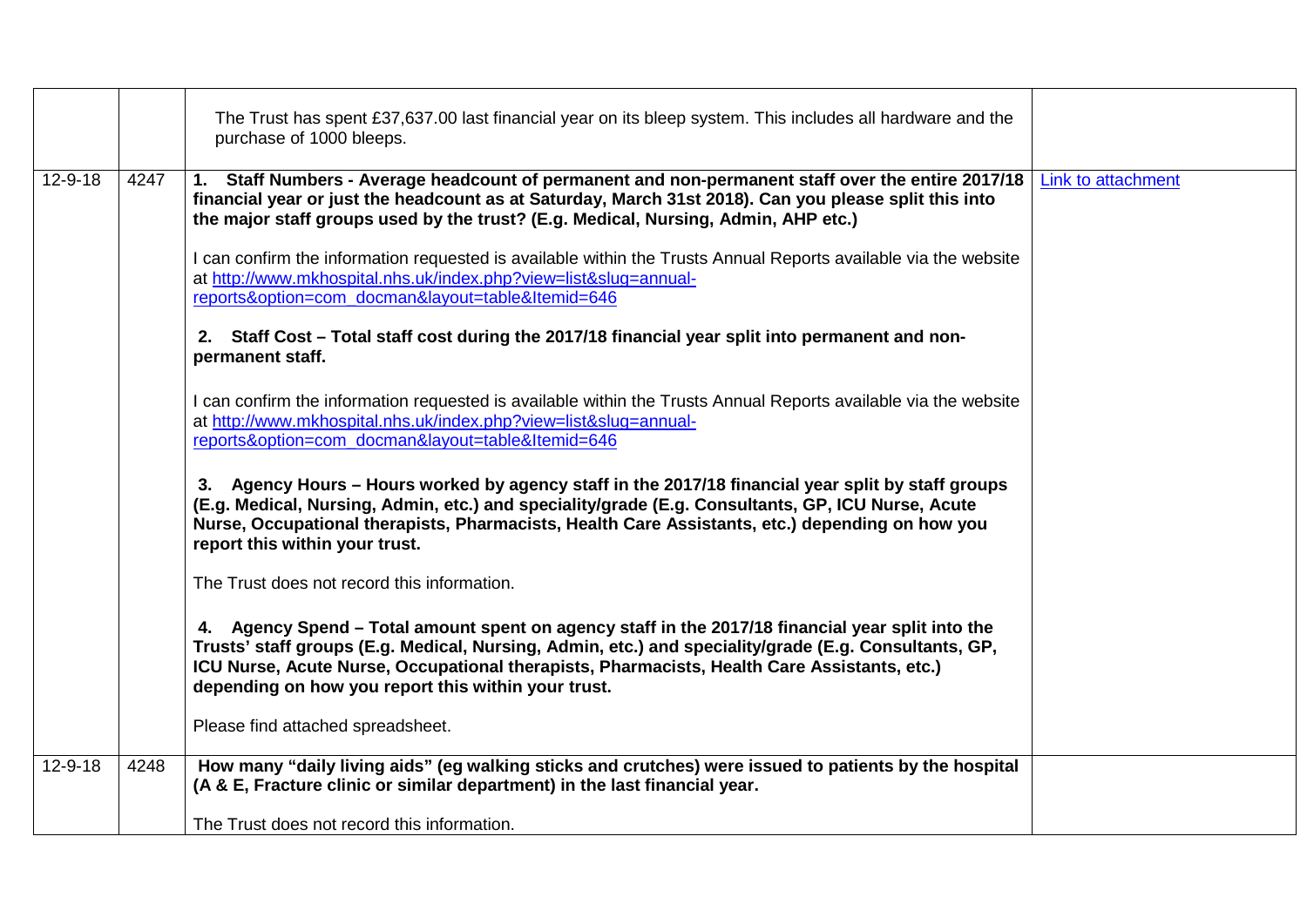|               |      | How many "daily living aids" (eg walking sticks, and crutches) were picked up or recycled by the<br>hospital (or a company working for the hospital) in the last financial year.                                                                                                                                                                                                                                                                                                                                       |  |
|---------------|------|------------------------------------------------------------------------------------------------------------------------------------------------------------------------------------------------------------------------------------------------------------------------------------------------------------------------------------------------------------------------------------------------------------------------------------------------------------------------------------------------------------------------|--|
|               |      | The Trust does not record this information.                                                                                                                                                                                                                                                                                                                                                                                                                                                                            |  |
|               |      | How much did the hospital spend on "daily living aids" (eg walking sticks, and crutches) in the last<br>financial year.                                                                                                                                                                                                                                                                                                                                                                                                |  |
|               |      | The Trust does not record its purchases under the generic title of "daily living aids", we have searched by<br>specific items and can confirm the following:-                                                                                                                                                                                                                                                                                                                                                          |  |
|               |      | Crutches<br>£22,728.57<br><b>Walking sticks</b><br>£1,889.69<br>Walking frames<br>£1,317.80<br>$\sim$                                                                                                                                                                                                                                                                                                                                                                                                                  |  |
|               |      | Between 01/04/2017 - 31/03/2018 an additional £3726.78 was spent on crutches and walking sticks<br>by the Physiotherapy department. We are unable to split the cost as the Trust does not record this<br>information.                                                                                                                                                                                                                                                                                                  |  |
| $12 - 9 - 18$ | 4249 | How many Accident and Emergency admissions have been recorded as intentional self harm (x84) as<br>the chief complaint between 1st August 2017-1st August 2018?                                                                                                                                                                                                                                                                                                                                                        |  |
|               |      | How many Accident and Emergency admissions have been recorded with suicidal intent (R458) as the<br>chief complaint between 1st August 2017-1st August 2018?                                                                                                                                                                                                                                                                                                                                                           |  |
|               |      | The presenting complaint field on the Trust A&E system is a free text field, and is populated by A&E reception<br>staff when patients arrive i.e this could state sickness, which may or may not be due to alcohol, and therefore<br>would not be picked up by any searches. Therefore, without auditing every A&E attendance for the time<br>period provided which would require permission to access patient records and would exceed the time<br>appropriate time limit, we are unable to provide this information. |  |
| $12 - 9 - 18$ | 4250 | 1a. Of all patients recorded in the Sepsis CQUIN figures by the Trust, showing the number presenting<br>with simple sepsis/ severe sepsis, Red Flag Sepsis or septic -shock, (depending on the protocols in<br>place at the time) that received intravenous antibiotics within the hour, please state the number where<br>death was a recorded outcome;                                                                                                                                                                |  |
|               |      | The Trust do not record this information in a central location. To obtain this information would entail trawling                                                                                                                                                                                                                                                                                                                                                                                                       |  |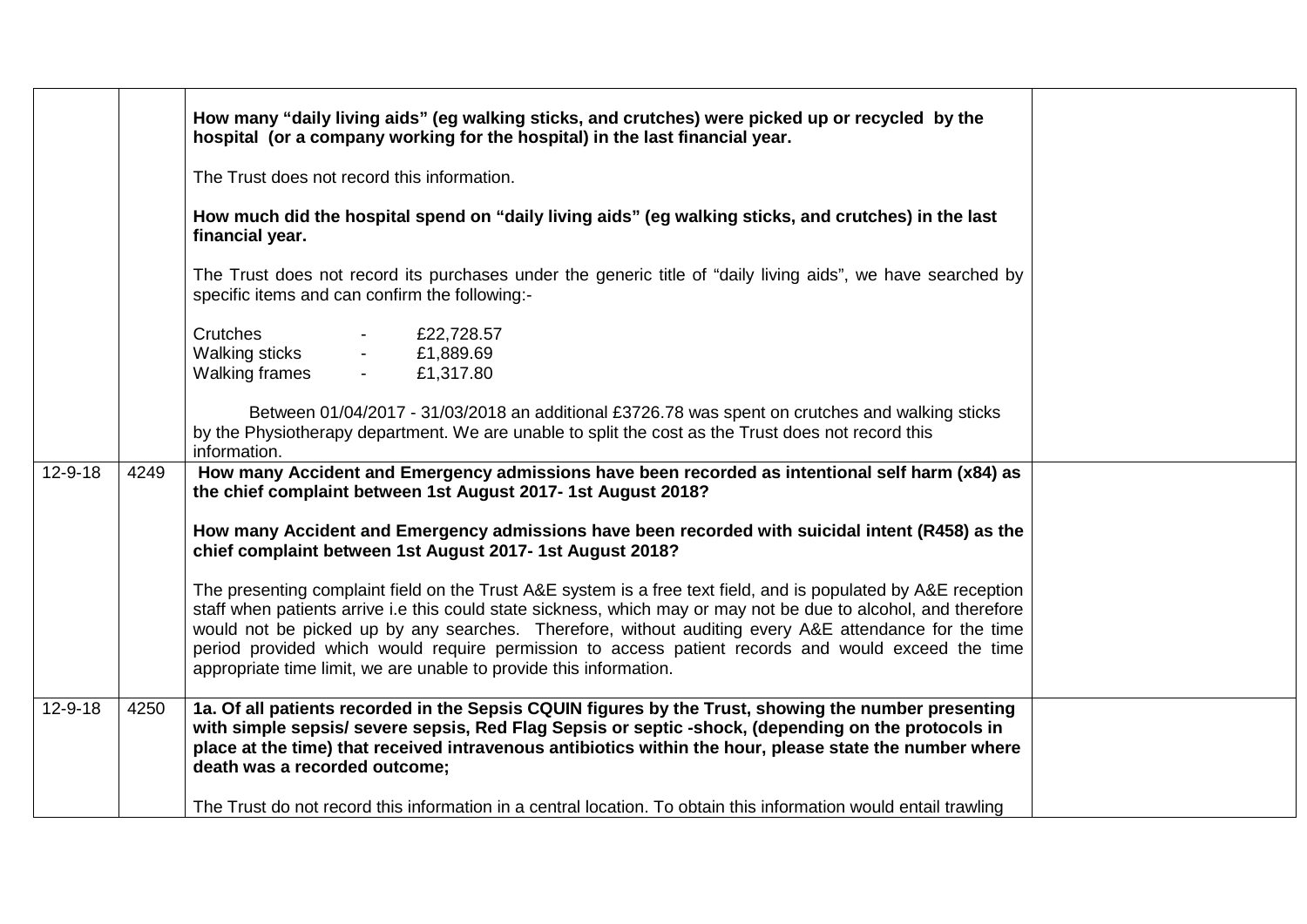|         |      | through patient record which would require permission and would exceed the appropriate time limit.                                                                                                                                                                                                                                                                                                                                                                   |
|---------|------|----------------------------------------------------------------------------------------------------------------------------------------------------------------------------------------------------------------------------------------------------------------------------------------------------------------------------------------------------------------------------------------------------------------------------------------------------------------------|
|         |      | 1b. Of all patients recorded in the Sepsis CQUIN figures by the Trust, showing the number presenting<br>with simple sepsis/severe sepsis, Red Flag Sepsis or septic shock, (depending on the protocols in<br>place at the time) that did not receive intravenous antibiotics within the hour, please state the number<br>where death was a recorded outcome;                                                                                                         |
|         |      | The Trust does not record this information in a central location. To obtain this information would entail trawling<br>through patient record which would require permission and would exceed the appropriate time limit.                                                                                                                                                                                                                                             |
|         |      | 2a. Of all patients recorded in the Sepsis CQUIN figures by the Trust for 2016-17 and 2015-16, showing<br>the number presenting with simple sepsis/severe sepsis, Red Flag Sepsis or septic shock, (depending<br>on the protocols in place at the time) that received intravenous antibiotics within the hour, please give<br>the number of cases that were subsequently investigated as part of the hospital's internal clinical risk<br>reporting process;         |
|         |      | The Trust is unable to provide you with this level of detail as we do not report on this from a CQUIN point of<br>view.                                                                                                                                                                                                                                                                                                                                              |
|         |      | 2b. Of all patients recorded in the Sepsis CQUIN figures by the Trust for 2016-17 and 2015-16, showing<br>the number presenting with simple sepsis/ severe sepsis, Red Flag Sepsis or septic shock,<br>(depending on the protocols in place at the time) that did not receive intravenous antibiotics within<br>the hour, please give the number of cases that were subsequently investigated as part of the<br>hospital's internal clinical risk reporting process; |
|         |      | The Trust is unable to provide you with this level of detail as we do not report on this from a CQUIN point of<br>view.                                                                                                                                                                                                                                                                                                                                              |
|         |      | 3. Of questions 2a and 2b, please identify the number of investigations that related to a death<br>outcome and the number that related to a harm outcome.                                                                                                                                                                                                                                                                                                            |
|         |      | The Trust is unable to provide this information.                                                                                                                                                                                                                                                                                                                                                                                                                     |
| 14-9-18 | 4251 | Does your Trust currently have a Transformation plan in place, if yes what time frame are you<br>looking to implement this?                                                                                                                                                                                                                                                                                                                                          |
|         |      | The trust has a transformation plan; this is an ongoing plan which is expected to deliver on a yearly basis                                                                                                                                                                                                                                                                                                                                                          |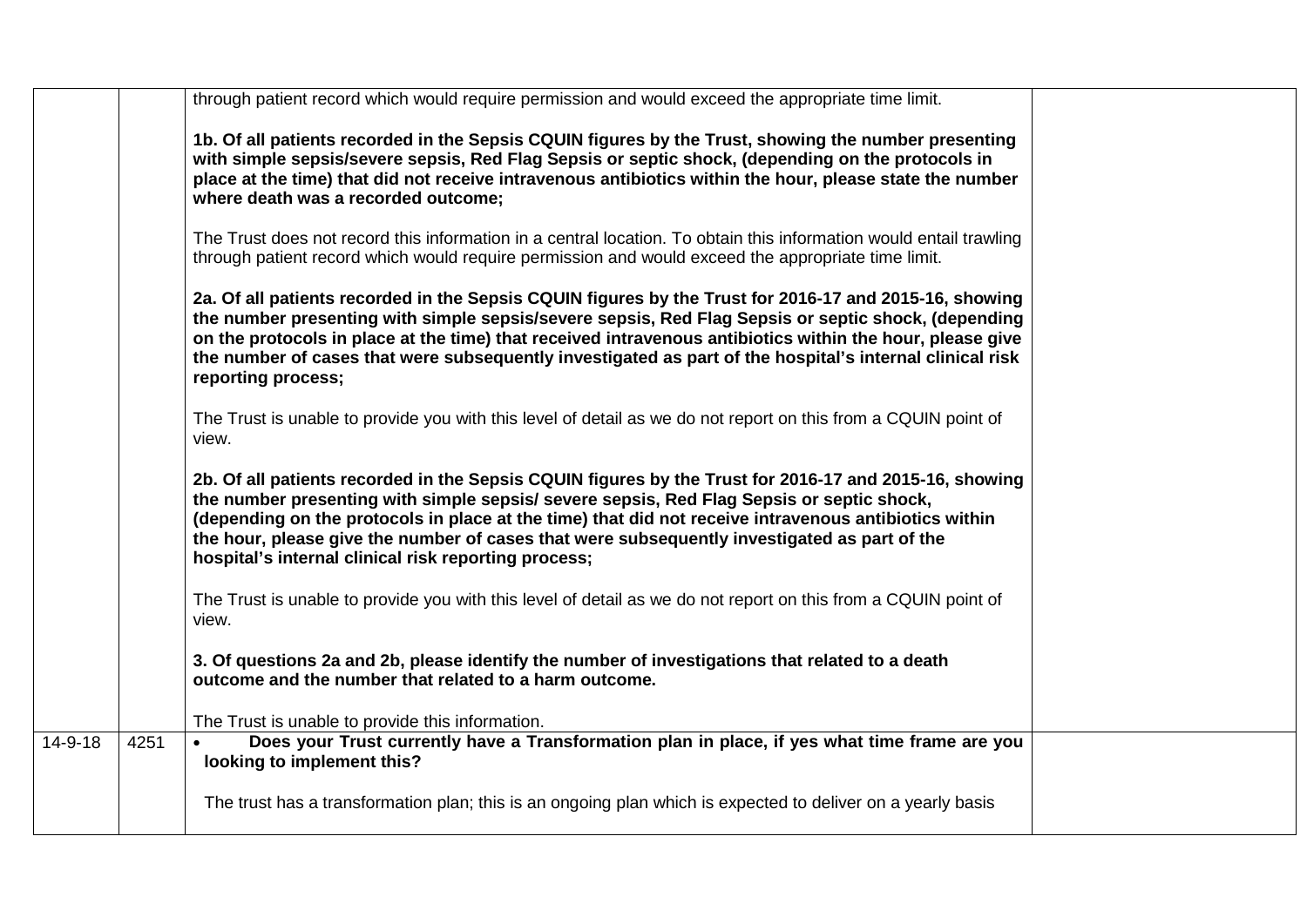|         |      | $\bullet$                                                                                                               |                                         | Can I have a copy of your Transformation plan?                                                                                                                                           |                                      |                                        |                                                                                                                                                                                                                                                                                                                                              |  |  |
|---------|------|-------------------------------------------------------------------------------------------------------------------------|-----------------------------------------|------------------------------------------------------------------------------------------------------------------------------------------------------------------------------------------|--------------------------------------|----------------------------------------|----------------------------------------------------------------------------------------------------------------------------------------------------------------------------------------------------------------------------------------------------------------------------------------------------------------------------------------------|--|--|
|         |      | $\bullet$                                                                                                               | would be compromised by disclosure.     | Is the Trust planning a merger with a neighbouring Trust within the next 24 months?<br>The Trust is not looking to formally merge with any neighbouring trust within the next 24 months. |                                      |                                        | Section 43 is a qualified exemption, and we are required to assess as objectively as possible whether the<br>balance of public interest favours disclosing or withholding the information. Our view that section 43 applies<br>to your request is based on the judgement that the Trusts ability to purchase products at a competitive price |  |  |
| 14-9-18 | 4252 | <b>SAR</b>                                                                                                              |                                         |                                                                                                                                                                                          |                                      |                                        |                                                                                                                                                                                                                                                                                                                                              |  |  |
| 14-9-18 | 4253 | 2018.<br>AMD is not known, then regardless of reason for use.                                                           |                                         |                                                                                                                                                                                          |                                      |                                        | I have a Freedom of Information request regarding Ophthalmology. Within your Trust how many Intra-<br>vitreal vials / Implants have been used in the latest 4 months, if possible between May and August<br>Please state the number of vials dispensed from your pharmacy in this period, if the number for wet                              |  |  |
|         |      |                                                                                                                         | Lucentis<br>(Ranibizumab)<br>Injections | Avastin<br>(Bevacizumab)<br>Injections                                                                                                                                                   | Eylea<br>(Aflibercept)<br>Injections | Illuvien<br>(Fluocinolone)<br>Implants | Ozudex<br>(Dexamethasone)<br>Implants                                                                                                                                                                                                                                                                                                        |  |  |
|         |      | Total Vials /<br>Implants                                                                                               | 217                                     | 58                                                                                                                                                                                       | 333                                  | $\Omega$                               | 11                                                                                                                                                                                                                                                                                                                                           |  |  |
|         |      | Vials /<br>Implants for<br>Wet Age<br>Related<br>Macular<br>Degeneration<br>(wAMD)                                      |                                         |                                                                                                                                                                                          |                                      |                                        |                                                                                                                                                                                                                                                                                                                                              |  |  |
|         |      | Vials $/$<br>Implants for<br><b>Diabetic</b><br>Macular<br>Oedema<br>(DMO), Retinal<br>Vein Occlusion<br>(RVO) or other |                                         |                                                                                                                                                                                          |                                      |                                        |                                                                                                                                                                                                                                                                                                                                              |  |  |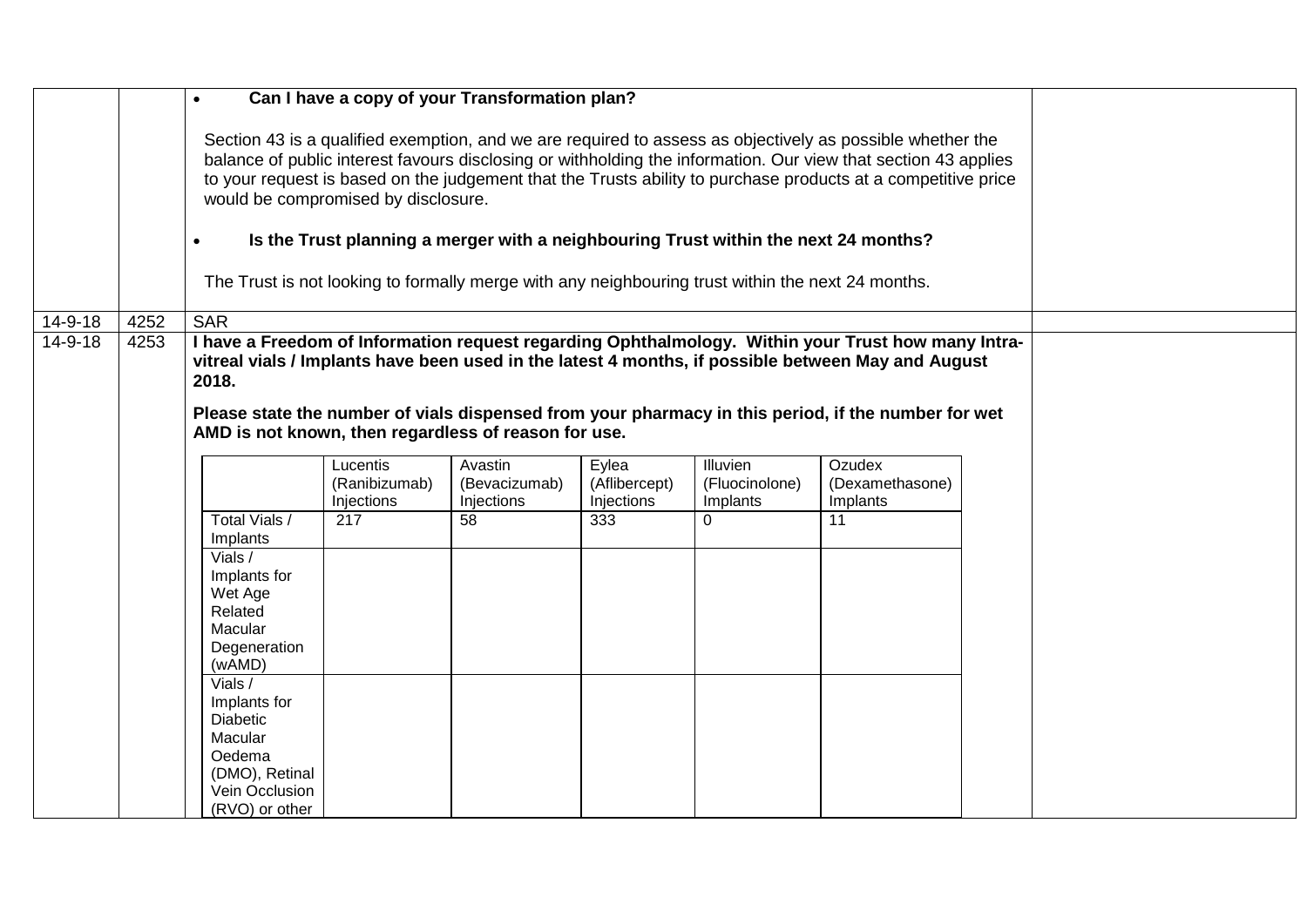|               |      | such as mVNV                                                                                                   |
|---------------|------|----------------------------------------------------------------------------------------------------------------|
|               |      | Please note the Trust do not record information regarding specific indication, therefore we are unable to give |
|               |      | this information.                                                                                              |
| 14-9-18       | 4524 | 1. Is your organisation currently using an e-learning / online learning management system?                     |
|               |      | Yes                                                                                                            |
|               |      |                                                                                                                |
|               |      | 2. If yes, who provides the system and who supplies the system?                                                |
|               |      | The application is freeware and free to download                                                               |
|               |      | 3. When does the current contract come to an end?                                                              |
|               |      | N/A                                                                                                            |
|               |      |                                                                                                                |
| $14 - 9 - 18$ | 4255 | The name of the System, the name of the supplier, the start and end date of your current contract for          |
|               |      | the following systems:                                                                                         |
|               |      | 1. Laboratory information management system (LIMS)                                                             |
|               |      | WINPATH from Clinisys - 08.05.2015 to 07.05.2020                                                               |
|               |      | 2. Patient Administration Systems (PAS)                                                                        |
|               |      | E-CARE from Cerner - Rolling Contract                                                                          |
|               |      | 3. Electronic Patient Record (EPR)                                                                             |
|               |      | E-CARE from Cerner - Rolling Contract                                                                          |
|               |      | 4. Picture archiving and communication system (PACS)                                                           |
|               |      | PACS - Rolling contract                                                                                        |
|               |      | 5. Radiological information system (RIS)                                                                       |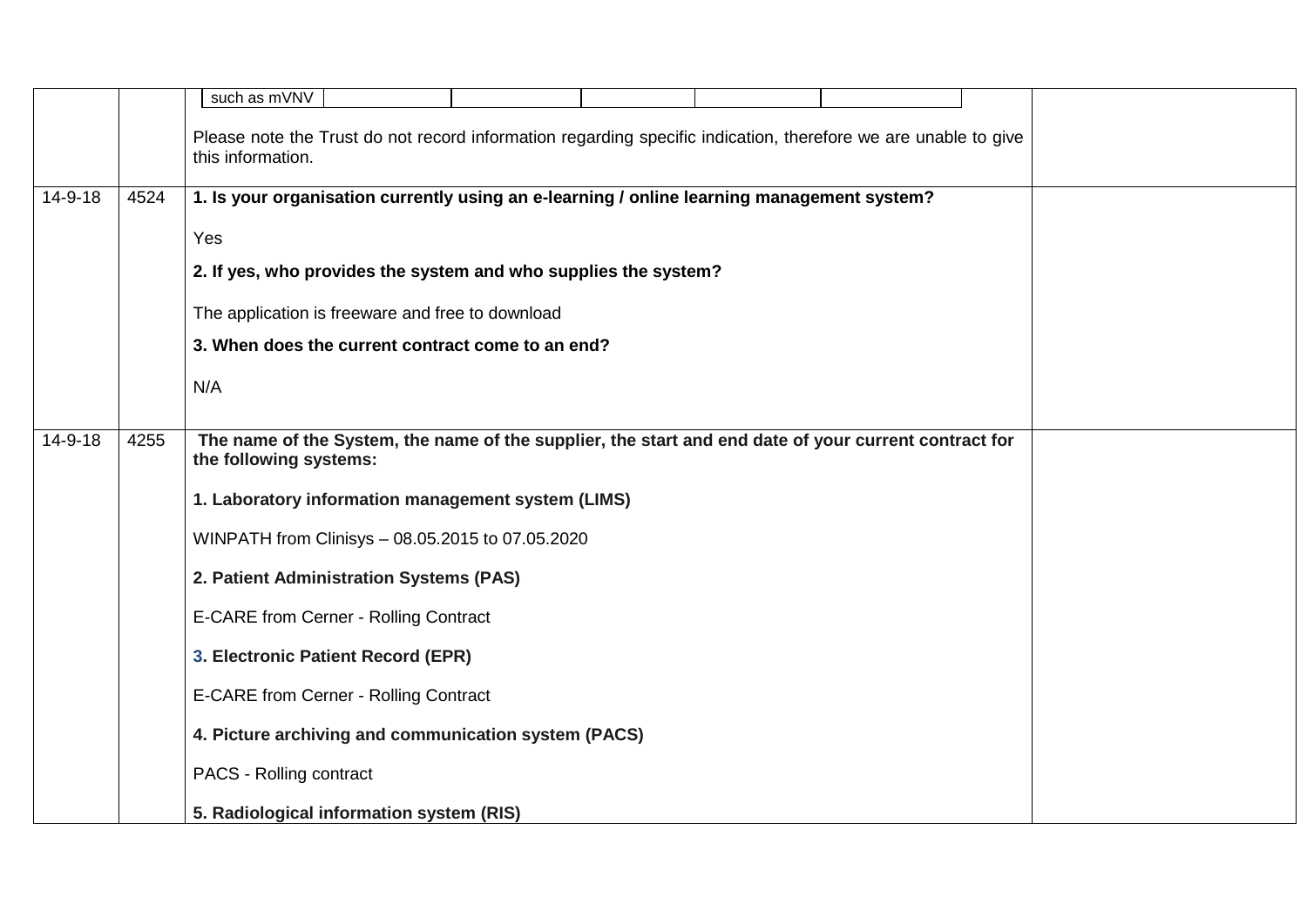| CRIS from HSS - expiry date 03.05.19 Contract is currently being reviewed<br>6. Order Communications System (OCS)<br>E-CARE from Cerner - Rolling Contract<br>7. The system used within your Pathology department.<br>WINPATH from Clinisys - 08.05.2015 to 07.05.2020<br>Please could you tell me if any of the above systems will be going out to tender within the next 6<br>months?<br>No.<br>$17-9-18$<br>How much money did the trust raise from car parking charges in each of the last two financial years -<br>4256<br>2016/17 and 2017/18? Include a breakdown of staff and visitor/patient parking if possible.<br>£k<br>£k<br>$16-17$<br>$17 - 18$<br>367.3<br><b>Staff</b><br>340.0<br><b>Visitors</b><br>1166.1<br>1120.8<br>Other<br>76.5<br>103.3<br><b>TOTAL</b><br>1591.4<br>1582.6<br>How much money was raised from parking fines in each of the last two financial years - 2016/17 and<br>2017/18? Include a breakdown of staff and visitor/patient fines if possible.<br>An external contractor manages the enforcement. The Trust does not have access to records of monies<br>raised.<br>Have you increased the cost of parking in your car parks during the last financial year - between |  |  |  |  |
|--------------------------------------------------------------------------------------------------------------------------------------------------------------------------------------------------------------------------------------------------------------------------------------------------------------------------------------------------------------------------------------------------------------------------------------------------------------------------------------------------------------------------------------------------------------------------------------------------------------------------------------------------------------------------------------------------------------------------------------------------------------------------------------------------------------------------------------------------------------------------------------------------------------------------------------------------------------------------------------------------------------------------------------------------------------------------------------------------------------------------------------------------------------------------------------------------------------------|--|--|--|--|
|                                                                                                                                                                                                                                                                                                                                                                                                                                                                                                                                                                                                                                                                                                                                                                                                                                                                                                                                                                                                                                                                                                                                                                                                                    |  |  |  |  |
|                                                                                                                                                                                                                                                                                                                                                                                                                                                                                                                                                                                                                                                                                                                                                                                                                                                                                                                                                                                                                                                                                                                                                                                                                    |  |  |  |  |
|                                                                                                                                                                                                                                                                                                                                                                                                                                                                                                                                                                                                                                                                                                                                                                                                                                                                                                                                                                                                                                                                                                                                                                                                                    |  |  |  |  |
|                                                                                                                                                                                                                                                                                                                                                                                                                                                                                                                                                                                                                                                                                                                                                                                                                                                                                                                                                                                                                                                                                                                                                                                                                    |  |  |  |  |
|                                                                                                                                                                                                                                                                                                                                                                                                                                                                                                                                                                                                                                                                                                                                                                                                                                                                                                                                                                                                                                                                                                                                                                                                                    |  |  |  |  |
|                                                                                                                                                                                                                                                                                                                                                                                                                                                                                                                                                                                                                                                                                                                                                                                                                                                                                                                                                                                                                                                                                                                                                                                                                    |  |  |  |  |
|                                                                                                                                                                                                                                                                                                                                                                                                                                                                                                                                                                                                                                                                                                                                                                                                                                                                                                                                                                                                                                                                                                                                                                                                                    |  |  |  |  |
|                                                                                                                                                                                                                                                                                                                                                                                                                                                                                                                                                                                                                                                                                                                                                                                                                                                                                                                                                                                                                                                                                                                                                                                                                    |  |  |  |  |
|                                                                                                                                                                                                                                                                                                                                                                                                                                                                                                                                                                                                                                                                                                                                                                                                                                                                                                                                                                                                                                                                                                                                                                                                                    |  |  |  |  |
|                                                                                                                                                                                                                                                                                                                                                                                                                                                                                                                                                                                                                                                                                                                                                                                                                                                                                                                                                                                                                                                                                                                                                                                                                    |  |  |  |  |
|                                                                                                                                                                                                                                                                                                                                                                                                                                                                                                                                                                                                                                                                                                                                                                                                                                                                                                                                                                                                                                                                                                                                                                                                                    |  |  |  |  |
|                                                                                                                                                                                                                                                                                                                                                                                                                                                                                                                                                                                                                                                                                                                                                                                                                                                                                                                                                                                                                                                                                                                                                                                                                    |  |  |  |  |
|                                                                                                                                                                                                                                                                                                                                                                                                                                                                                                                                                                                                                                                                                                                                                                                                                                                                                                                                                                                                                                                                                                                                                                                                                    |  |  |  |  |
| 2016/17 and 2017/18? Please give a breakdown of how much parking has increased by.                                                                                                                                                                                                                                                                                                                                                                                                                                                                                                                                                                                                                                                                                                                                                                                                                                                                                                                                                                                                                                                                                                                                 |  |  |  |  |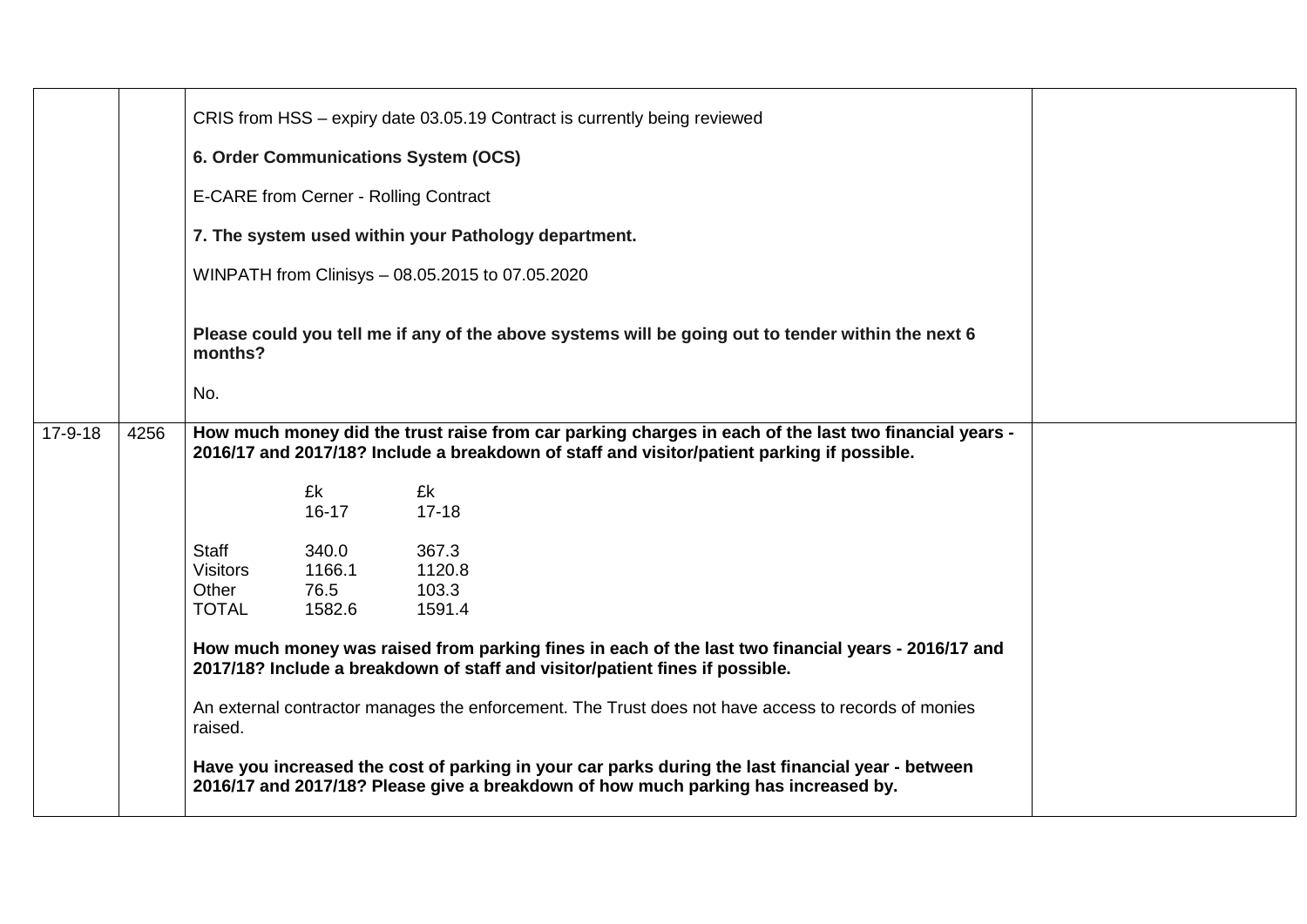|           |      | No.                                                                                                                                                                                                                                                                                                                              |                                                                                             |
|-----------|------|----------------------------------------------------------------------------------------------------------------------------------------------------------------------------------------------------------------------------------------------------------------------------------------------------------------------------------|---------------------------------------------------------------------------------------------|
|           |      | Do you charge for disabled parking?                                                                                                                                                                                                                                                                                              |                                                                                             |
|           |      | No.                                                                                                                                                                                                                                                                                                                              |                                                                                             |
| $17-9-18$ | 4257 | I am asking if you have specific protocol regarding babies porn to mothers with blood group O<br>poisitive ? our currnet protocal is to do cord blood tests for those babies including : cbc, bilirubin<br>level, blood group and cbc. I hope you can provide me with your protocol if present to comapre it<br>with our policy. | <b>Link to Neonatal Jaundice</b><br><b>Assessment</b><br><b>Link to Cord Blood Analysis</b> |
|           |      | Please find attached.                                                                                                                                                                                                                                                                                                            |                                                                                             |
| $17-9-18$ | 4258 | Q1) Please provide the name of your Trust                                                                                                                                                                                                                                                                                        |                                                                                             |
|           |      | Milton Keynes University Hospital NHS Foundation Trust                                                                                                                                                                                                                                                                           |                                                                                             |
|           |      | Q2) Do you have a contract with Bounty, whose representatives hand out 'Bounty Packs' to new<br>mothers on maternity wards?                                                                                                                                                                                                      |                                                                                             |
|           |      | The current contract is under review for renewal.                                                                                                                                                                                                                                                                                |                                                                                             |
|           |      | Q3) If you answered YES to Question 2, how much money did your trust receive from Bounty in the<br>financial years;                                                                                                                                                                                                              |                                                                                             |
|           |      | a) 2015/16 - £6,465.58<br>b) 2016/17 - £6,383.16<br>c) 2017/18 - £4,243.90                                                                                                                                                                                                                                                       |                                                                                             |
|           |      | Q4) Please explain how the payment from Bounty is calculated (ie a pre-agreed figure, or a<br>set payment per child born in your care)                                                                                                                                                                                           |                                                                                             |
|           |      | We are unable to answer this question as it is Bounty who calculates the payment, not Milton Keynes<br>University Hospital.                                                                                                                                                                                                      |                                                                                             |
|           |      | Q5) How many babies were born in your care during the financial years;                                                                                                                                                                                                                                                           |                                                                                             |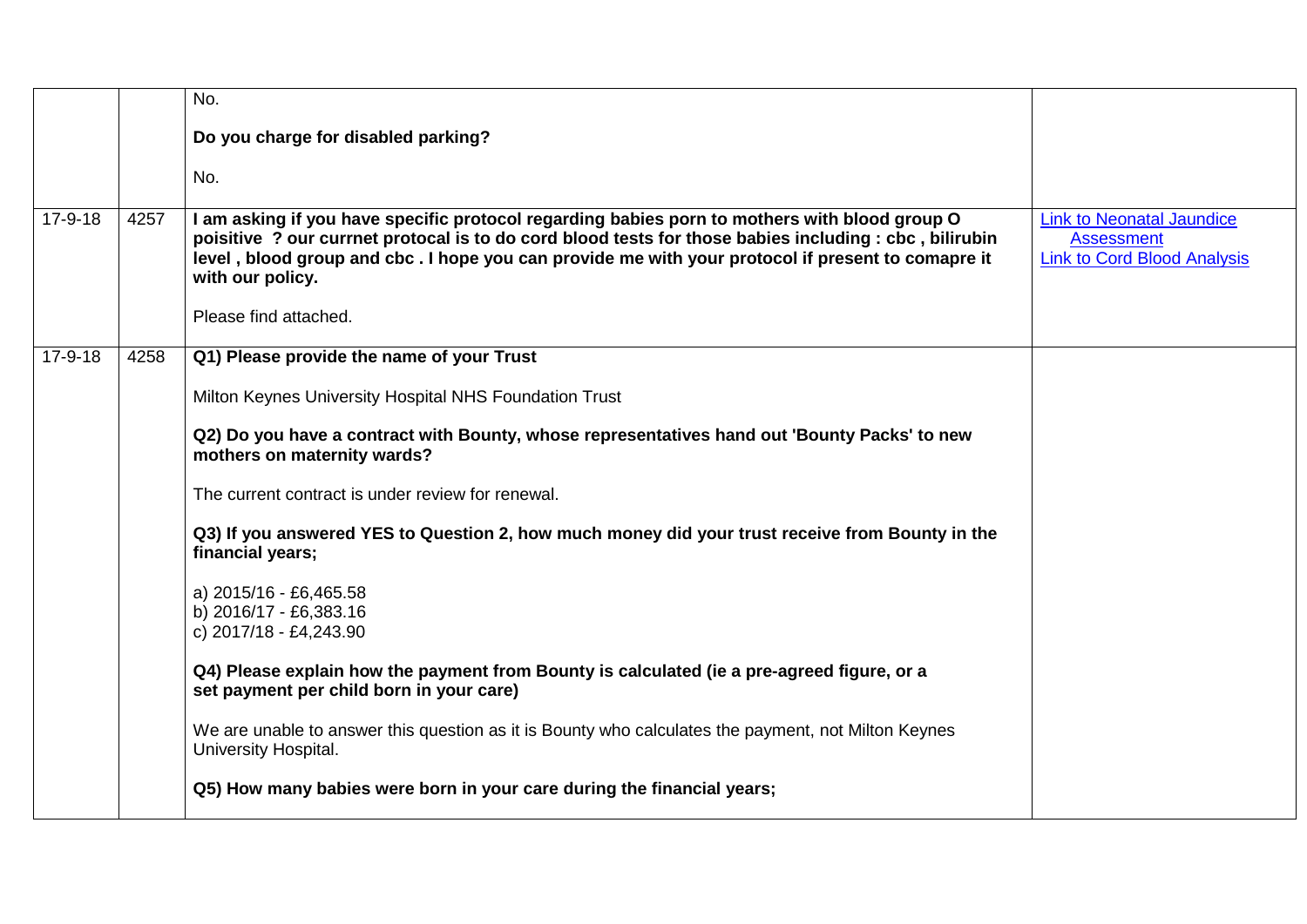|               |      | a) 2015/16 - 4013<br>b) 2016/17 - 3810<br>c) $2017/18 - 3763$                                                           |                                        |                                                                                                    |  |
|---------------|------|-------------------------------------------------------------------------------------------------------------------------|----------------------------------------|----------------------------------------------------------------------------------------------------|--|
| $18 - 9 - 18$ | 4259 | 1) From 1st January 2017 - 31st December 2017 how much did your Trust spend of interpreting<br>services?                |                                        |                                                                                                    |  |
|               |      | <b>Month</b>                                                                                                            | <b>Total Invoiced</b><br><b>Amount</b> |                                                                                                    |  |
|               |      | <b>Nov-17</b>                                                                                                           | £4,981.50                              |                                                                                                    |  |
|               |      | <b>Dec-17</b>                                                                                                           | £6,923.50                              |                                                                                                    |  |
|               |      | <b>Jan-18</b>                                                                                                           | £9,537.50                              |                                                                                                    |  |
|               |      | <b>Feb-18</b>                                                                                                           | £7,156.25                              |                                                                                                    |  |
|               |      | <b>Mar-18</b>                                                                                                           | £8,918.00                              |                                                                                                    |  |
|               |      | Apr-18                                                                                                                  | £9,021.25                              |                                                                                                    |  |
|               |      | <b>May-18</b>                                                                                                           | £9,597.25                              |                                                                                                    |  |
|               |      | <b>Jun-18</b>                                                                                                           | £7,536.00                              |                                                                                                    |  |
|               |      | <b>Jul-18</b>                                                                                                           | £11,856.50                             |                                                                                                    |  |
|               |      | <b>Aug-18</b>                                                                                                           | £8,724.50                              |                                                                                                    |  |
|               |      | Outsource<br>3) If you use a third party to service interpreting requirement                                            |                                        | 2) Do you service interpreting requirements in-house or do you outsource to a third party company? |  |
|               |      | a. What is the name of the organisation you outsource to?                                                               |                                        |                                                                                                    |  |
|               |      | The big Word                                                                                                            |                                        |                                                                                                    |  |
|               |      | b. is the interpreting services provision contracted under a OJUE/Framework or is the service<br>provided off contract? |                                        |                                                                                                    |  |
|               |      | Contract                                                                                                                |                                        |                                                                                                    |  |
|               |      | c. if contracted what OJUE/Framework contract is the Trust accessing and when does the contract                         |                                        |                                                                                                    |  |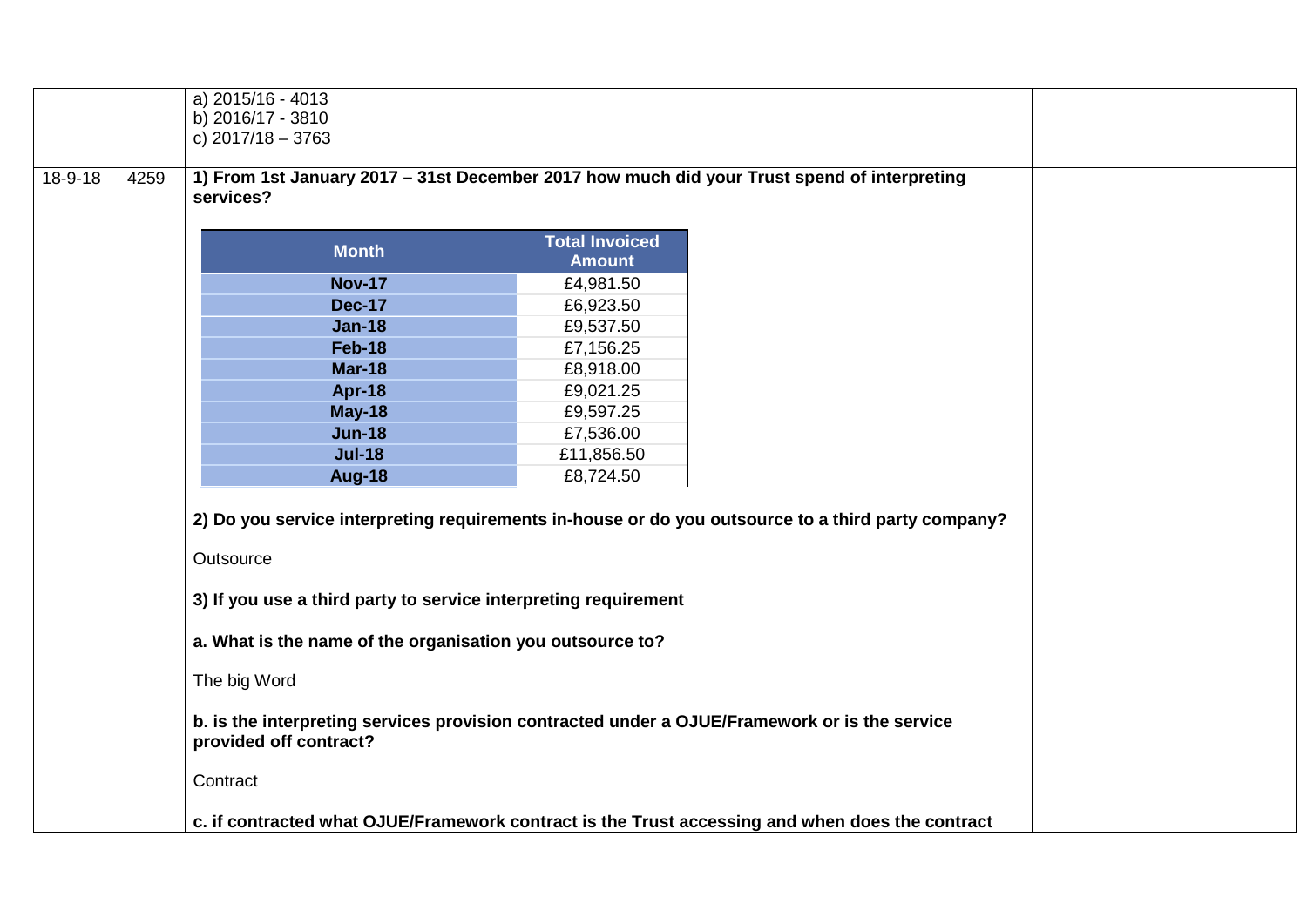|               |      | expire?                                                                                                                                                    |                    |
|---------------|------|------------------------------------------------------------------------------------------------------------------------------------------------------------|--------------------|
|               |      | Oct 2018                                                                                                                                                   |                    |
|               |      | d. please provide both dates if telephone and face to face interpreting are contracted separately                                                          |                    |
|               |      | N/A                                                                                                                                                        |                    |
|               |      | 4) Who is the senior responsible officer for interpreting services at the Trust?                                                                           |                    |
|               |      | Nicola Jones                                                                                                                                               |                    |
| $21 - 9 - 18$ | 4260 | Please find attached                                                                                                                                       | Link to attachment |
| $21 - 9 - 18$ | 4261 | 1. What is the name of the organisation/service/authority you represent?                                                                                   |                    |
|               |      | Milton Keynes University Hospital NHS Foundation Trust                                                                                                     |                    |
|               |      | 2. If the information I am requesting is available elsewhere (eg, s21) please can you tell me where I can<br>find it?                                      |                    |
|               |      | N/A                                                                                                                                                        |                    |
|               |      | 3. What is the name of the software you use to manage, process and respond to complaints received?<br>(if not applicable or available elsewhere enter N/A) |                    |
|               |      | The Trust uses the Complaints Module form the Datix Risk Management Software                                                                               |                    |
|               |      | 4. How much does the software in question 3 cost? (if not applicable or available elsewhere enter N/A)                                                     |                    |
|               |      | The invoice includes multiple modules and is not itemised, therefore this information is not available.                                                    |                    |
|               |      | 5. When is the software in question 3 due for renewal? (if not applicable or available elsewhere enter<br>$N/A$ )                                          |                    |
|               |      | The system is renewed annually on 31 <sup>st</sup> May.                                                                                                    |                    |
|               |      | 6. What is the name of the software you use to manage, process and respond to FOI/EIR requests? (if<br>not applicable or available elsewhere enter N/A)    |                    |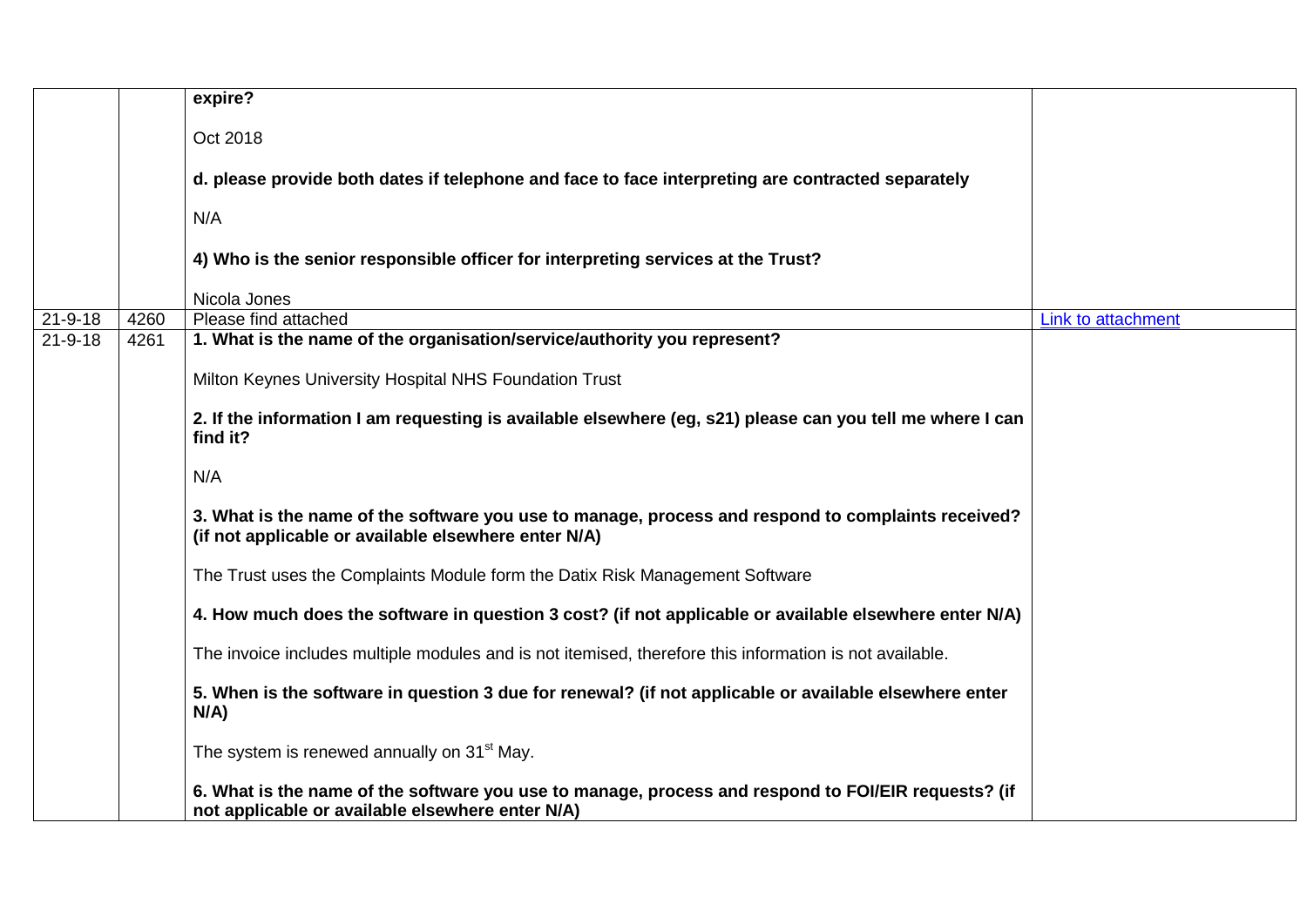|         |      | The Trust uses an in-house database.                                                                                                                |                           |
|---------|------|-----------------------------------------------------------------------------------------------------------------------------------------------------|---------------------------|
|         |      | 7. How much does the software in question 6 cost? (if not applicable or available elsewhere enter N/A)                                              |                           |
|         |      | N/A                                                                                                                                                 |                           |
|         |      | 8. When is the software in question 6 due for renewal? (if not applicable or available elsewhere enter<br>$N/A$ )                                   |                           |
|         |      | N/A                                                                                                                                                 |                           |
|         |      | 9. What is the name of the software you use to manage, process and respond to SAR requests? (if not<br>applicable or available elsewhere enter N/A) |                           |
|         |      | The Trust uses an in-house database.                                                                                                                |                           |
|         |      | 10. How much does the software in question 9 cost? (if not applicable or available elsewhere enter<br>$N/A$ )                                       |                           |
|         |      | N/A                                                                                                                                                 |                           |
| 24-9-18 | 4262 | Please find attached                                                                                                                                | <b>Link to attachment</b> |
| 24-9-18 | 4263 | (1) What is your Trust's policy regarding smoking on hospital grounds? Please specify. For example:                                                 |                           |
|         |      | Is smoking banned throughout the site?<br>$\bullet$                                                                                                 |                           |
|         |      | Yes                                                                                                                                                 |                           |
|         |      | Is smoking banned in the car park?<br>$\bullet$                                                                                                     |                           |
|         |      | Yes                                                                                                                                                 |                           |
|         |      | Is smoking banned in private vehicles while on site?<br>$\bullet$                                                                                   |                           |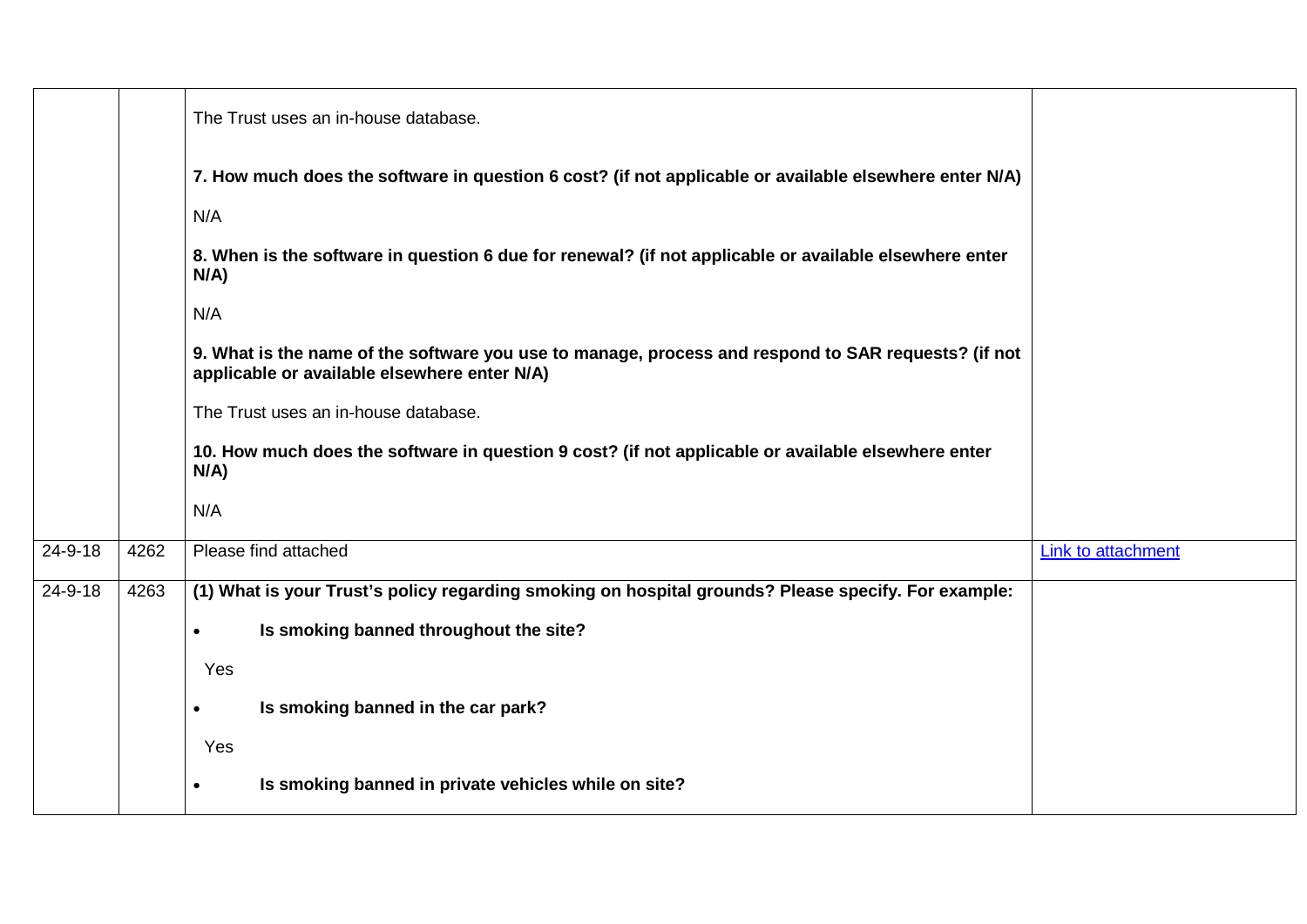| Yes                                                                                                                                                                                            |
|------------------------------------------------------------------------------------------------------------------------------------------------------------------------------------------------|
| Is smoking permitted anywhere on site?                                                                                                                                                         |
| No                                                                                                                                                                                             |
| Are there smoking shelters (eg in the car park, in the grounds)?                                                                                                                               |
|                                                                                                                                                                                                |
| No                                                                                                                                                                                             |
| Are there designated smoking areas (eg in the car park, in the grounds)?                                                                                                                       |
| No                                                                                                                                                                                             |
| (2) On what date did the Trust adopt its current policy on smoking?                                                                                                                            |
| 1 <sup>st</sup> October 2017                                                                                                                                                                   |
| (3) Does the Trust have any plans to change its smoking policy? If so, please specify what those<br>changes will be. For example, do you intend to:                                            |
| Remove existing smoking shelters and extend non-smoking areas, or                                                                                                                              |
| Permit designated smoking areas or install designated smoking shelters                                                                                                                         |
| No. All smoking shelters have been removed and smoking is not permitted anywhere on the Trust site. All<br>visitors, patients and staff must leave the hospital grounds if they wish to smoke. |
| (4) If the answer to Q3 is 'YES' please specify the date on which the Trust plans to implement the<br>changes.                                                                                 |
| N/A                                                                                                                                                                                            |
| (5) What is the Trust's policy regarding vaping in (a) hospital buildings including wards, and (b)<br>hospital grounds?                                                                        |
| Vaping and the use of e-cigarettes is currently banned throughout the hospital site.                                                                                                           |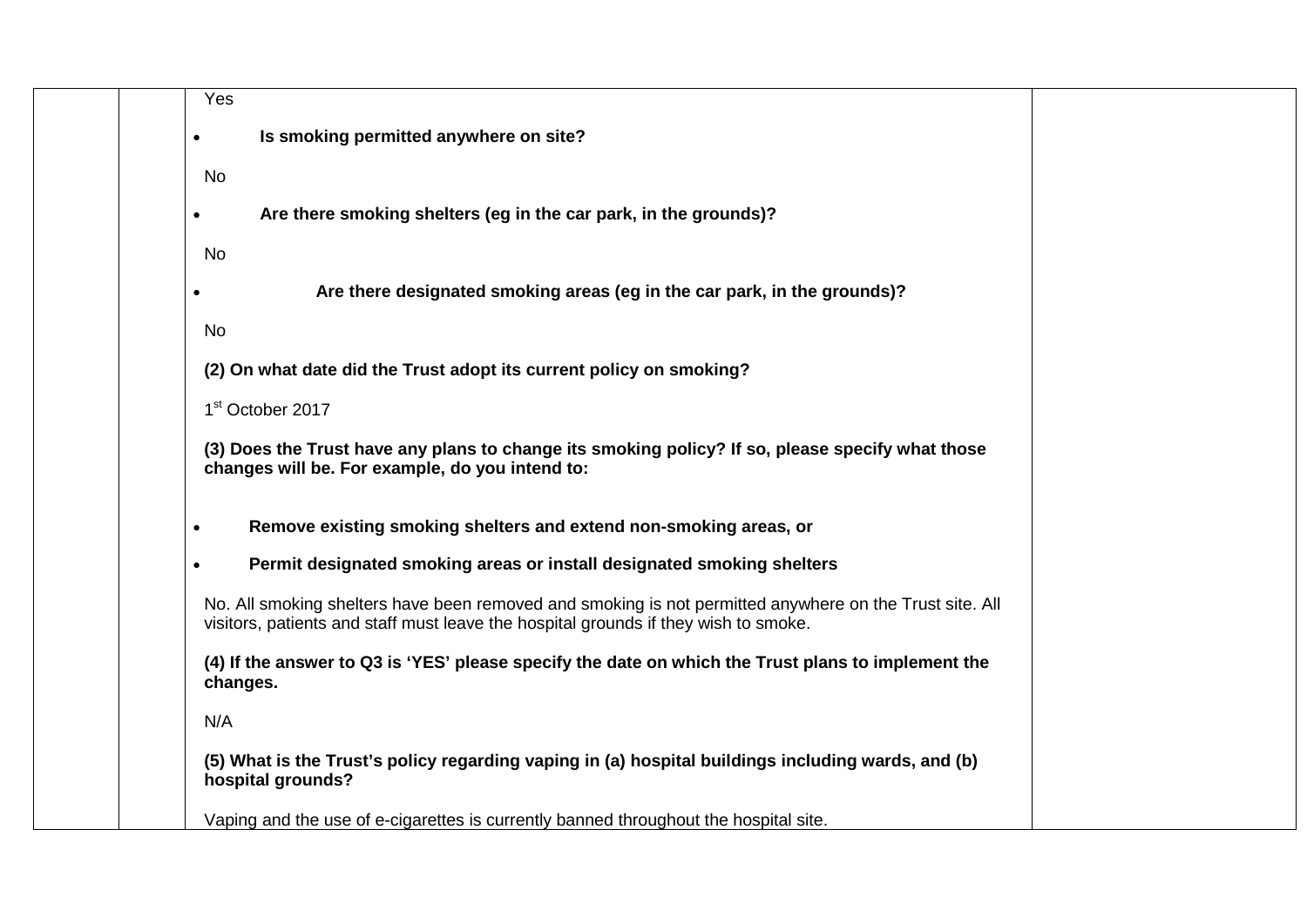|               |      | (6) Does the Trust have any plans to change its vaping policy? Please specify how it will change and<br>when.                                                                                    |
|---------------|------|--------------------------------------------------------------------------------------------------------------------------------------------------------------------------------------------------|
|               |      | The Trust will continue to keep the use of vapes and e-cigarettes under review.                                                                                                                  |
|               |      | (7) How are the Trust's smoking policies enforced? For example: signage, public address systems,<br>use of CCTV cameras/wardens to monitor the site etc.                                         |
|               |      | There is extensive signage across the hospital site indicating that the site is smoke free.                                                                                                      |
|               |      | (8) How many recorded complaints has the Trust received from members of the public (including<br>patients) about patients, visitors or staff smoking on hospital grounds since 1st January 2018? |
|               |      | The Trust has received 7 smoking related informal complaints from members of the public since the start of<br>2018. No formal complaints have been received in that period.                      |
|               | 4264 | <b>SAR</b>                                                                                                                                                                                       |
| $24 - 9 - 18$ | 4265 | 1. What percentage fill rates (doctors) were reached between January and present?                                                                                                                |
|               |      |                                                                                                                                                                                                  |
|               |      | 58.9% of shifts were filled by Medical Agency Locums.                                                                                                                                            |
|               |      | 2. Does your organisation use a Direct Engagement scheme? If so, who provides it and when does<br>their contract expire?                                                                         |
|               |      | The Trust uses 247Time and the current contract end date is 31/03/2020.                                                                                                                          |
|               |      | 3. What percentage of bookings are made outside of the DE model (non-DE)?                                                                                                                        |
|               |      | None.                                                                                                                                                                                            |
|               |      | 4. Do you outsource any of the following services to external companies:                                                                                                                         |
|               |      | . Provision of Residential Medical Officers - No                                                                                                                                                 |
|               |      | •Gastroenterology/Endoscopy -<br>No                                                                                                                                                              |
|               |      | •Dermatology -<br>Yes                                                                                                                                                                            |
|               |      | $\bullet$ Radiology –<br>Yes (MRI)                                                                                                                                                               |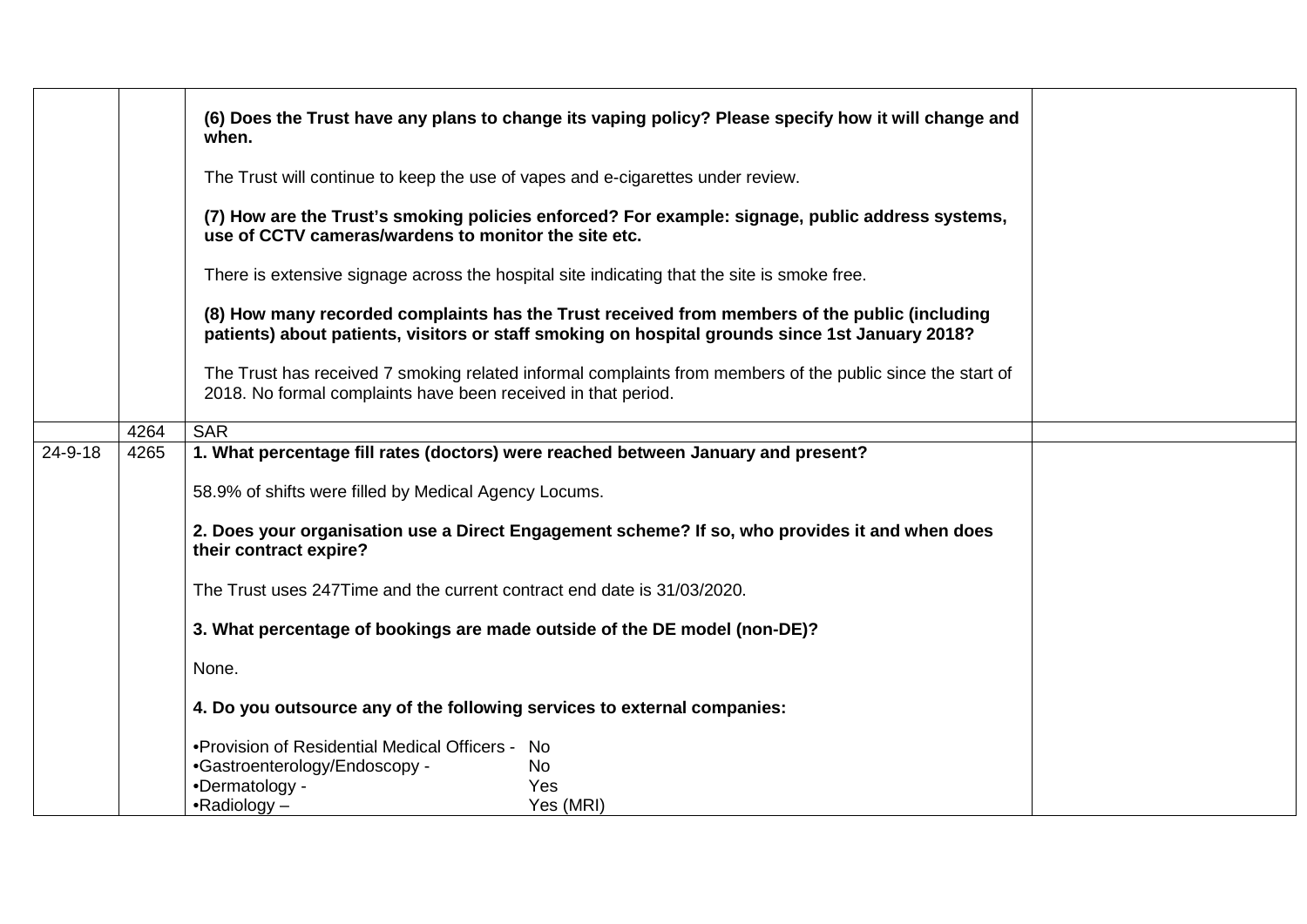|               |      | 5. Do you use agencies for national and international permanent doctor and/or nursing recruitment? If<br>so, do you employ nurses from the Philippines?                                                                                       |  |
|---------------|------|-----------------------------------------------------------------------------------------------------------------------------------------------------------------------------------------------------------------------------------------------|--|
|               |      | Yes the Trust uses an international agency for recruiting Filipino Nurses.                                                                                                                                                                    |  |
| $25 - 9 - 18$ | 4266 | Please could you provide a structure chart of your Finance & Procurement departments via e-mail,<br>where possible including the names of each staff member.                                                                                  |  |
|               |      | The information requested can be found on the Trusts website at :                                                                                                                                                                             |  |
|               |      | http://www.mkhospital.nhs.uk/images/comms/BoD/MKUH Org Chart Spring 2017 web.pdf                                                                                                                                                              |  |
|               |      | Please note individual staff details are exempt under Section 40 Personal Information (where disclosure may<br>contravene the Data Protection Act) unless permission to release has been granted or they are already in the<br>public domain. |  |
| $25 - 9 - 18$ | 4267 | 1) How many compliments did your trust receive in 2017?                                                                                                                                                                                       |  |
|               |      | The Trust does not record this information.                                                                                                                                                                                                   |  |
|               |      | 2) Do you have a procedure for handling compliments?                                                                                                                                                                                          |  |
|               |      | Yes.                                                                                                                                                                                                                                          |  |
|               |      | 3) Do you respond to the authors?                                                                                                                                                                                                             |  |
|               |      | Compliments received by the Chief Executive and the PALS team are acknowledged when information for<br>correspondence is given.                                                                                                               |  |
|               |      | 4) Do you pass the compliments onto to the complimentees?                                                                                                                                                                                     |  |
|               |      | Yes.                                                                                                                                                                                                                                          |  |
|               |      | 5) Do management see copies of compliments?                                                                                                                                                                                                   |  |
|               |      | Yes, they are copied in to every letter of acknowledgement written and signed by the CEO.                                                                                                                                                     |  |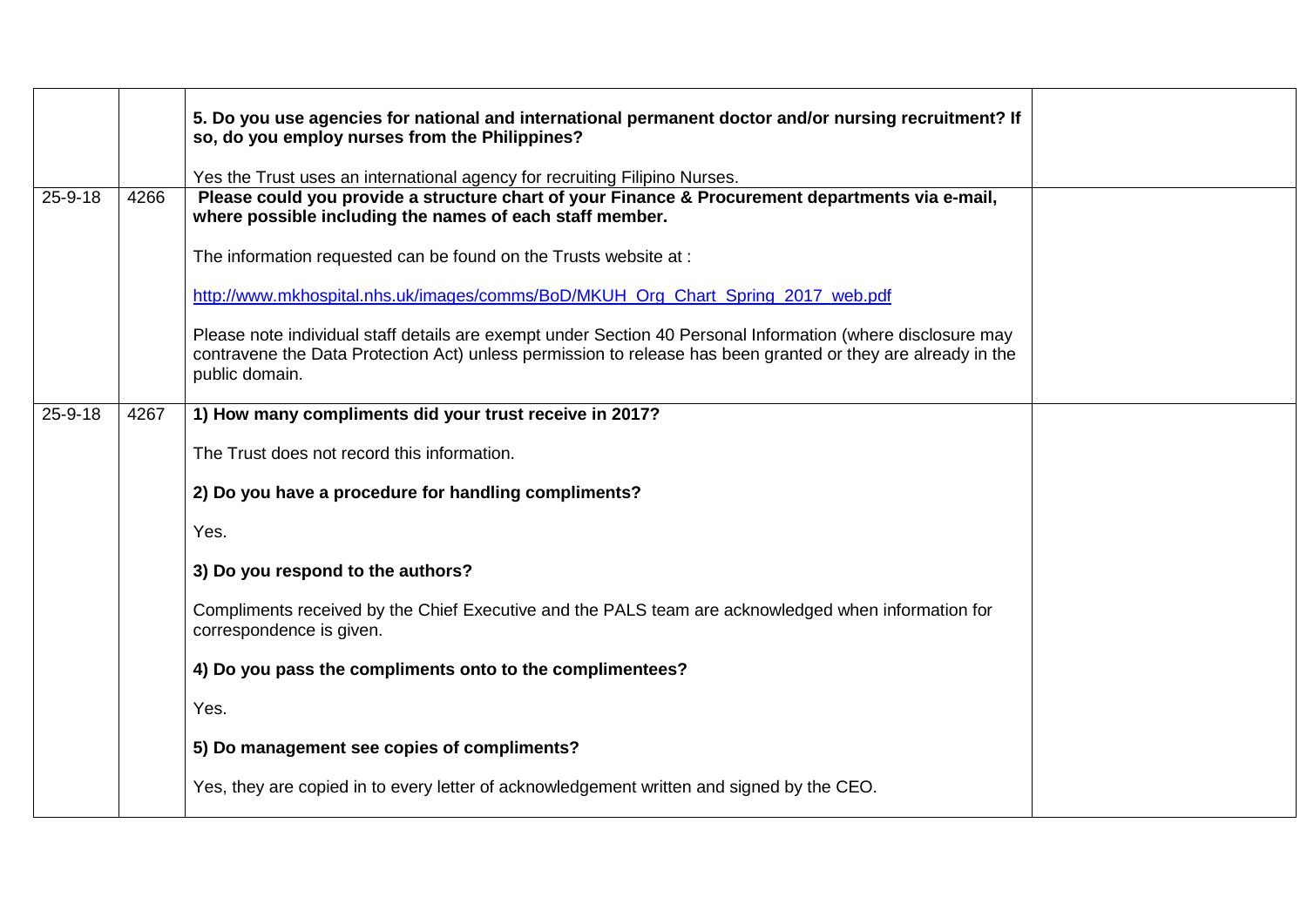|               |      | 6) Do you analyse the content of compliments?                                                                                                                                      |                                                |
|---------------|------|------------------------------------------------------------------------------------------------------------------------------------------------------------------------------------|------------------------------------------------|
|               |      | We are unable to answer this question as there is no central recording system for compliments and each<br>department/ward has their own way of dealing with compliments received.  |                                                |
| 26-9-18       | 4268 | How many doctors have been booked outside of IR35 since April 2017?<br>1.<br>None                                                                                                  | Link to attachment Q2<br>Link to attachment Q6 |
|               |      | 2.<br>What is your yearly trust spend on agency locum doctors via framework agencies,<br>broken down into grade and specialty?<br>Please see spreadsheet attached.                 |                                                |
|               |      | What is your yearly trust spend on agency locum doctors via OFF-framework<br>3.<br>agencies,<br>broken down into grade and specialty?<br>The Trust does not contract off framework |                                                |
|               |      | 4.<br>What is your average total charge rate for a locum consultant doctor?                                                                                                        |                                                |
|               |      | We do not record this information                                                                                                                                                  |                                                |
|               |      | 5.<br>Who is the highest paid locum Consultant, what is the hourly rate and in what<br>specialty do<br>they practice?<br>Gastroenterology at an hourly rate of £115per hour.       |                                                |
|               |      | 6.<br>Please can you outline your spend per agency, broken down by grade and specialty<br><b>of</b><br>doctor over the past 12 months?<br>Please see spreadsheet attached.         |                                                |
| $26 - 9 - 18$ | 4269 | Q <sub>1</sub>                                                                                                                                                                     |                                                |
|               |      | a) VTE Hospitalisations:<br>No                                                                                                                                                     |                                                |
|               |      | <b>VTE re-admissions:</b><br><b>No</b>                                                                                                                                             |                                                |
|               |      | Length of stay in hospital due to a VTE diagnosis:<br><b>No</b>                                                                                                                    |                                                |
|               |      | b) Does the Trust provide a cost of VTE management (i.e. assessing, diagnosing, treating and                                                                                       |                                                |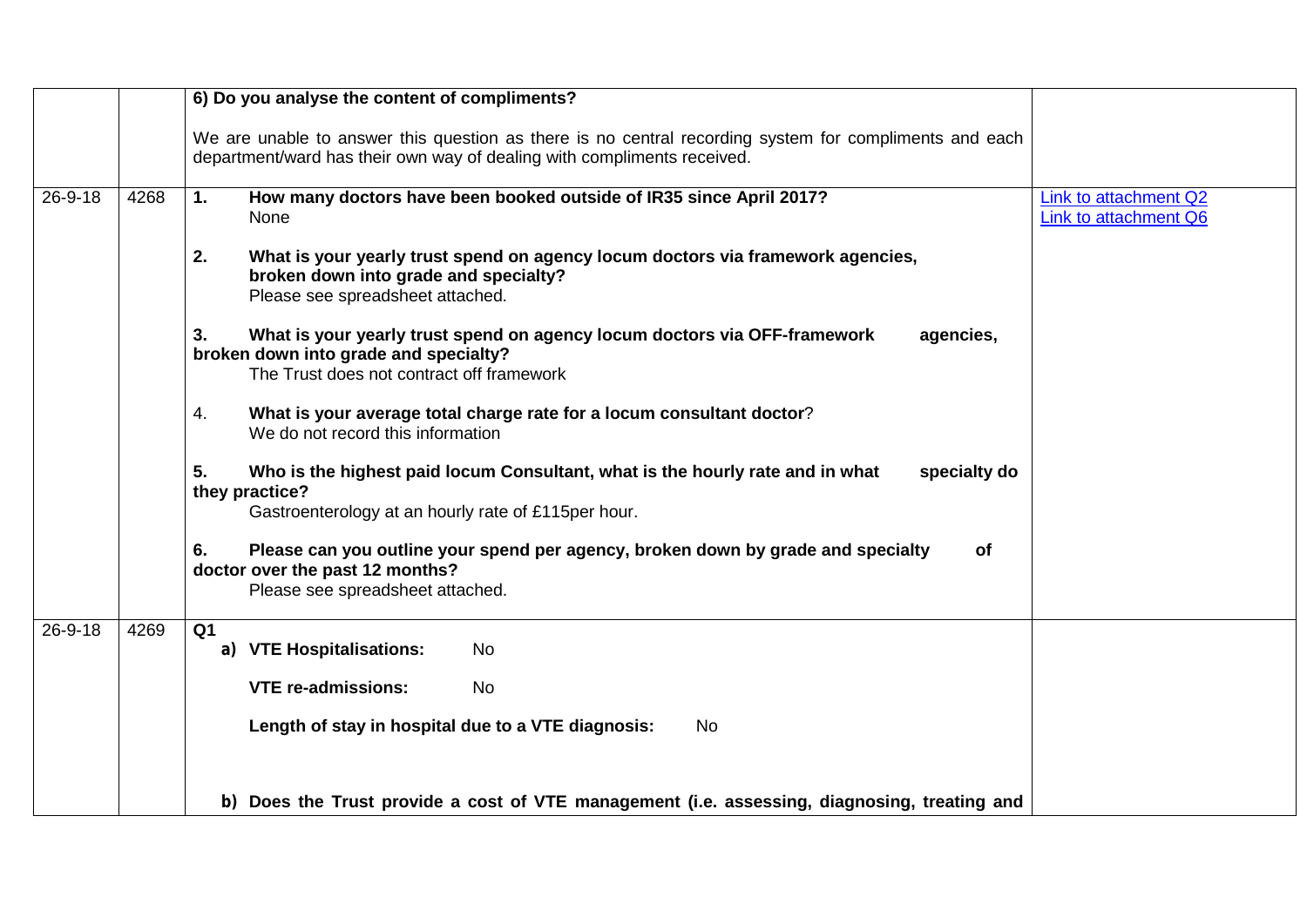|    | reducing the risk of VTE): No                                                                                                                                                                                                                                         |
|----|-----------------------------------------------------------------------------------------------------------------------------------------------------------------------------------------------------------------------------------------------------------------------|
|    | c) Does the Trust estimate the annual all-cause costs of the treatment of VTE complications (i.e.<br>post thrombotic syndrome (PTS), and chronic thromboembolic pulmonary hypertension<br>(CTEPH)?<br>No                                                              |
|    | d) Does the Trust estimate the annual all-cause costs of the treatment of VTE comorbidities?<br><b>No</b>                                                                                                                                                             |
|    | e) Between 1 April 2017 and 31 March 2018, please estimate how much your Trust spent on VTE.<br><b>Nil</b>                                                                                                                                                            |
|    | f) Between 1 April 2017 and 31 March 2018, please estimate how much your Trust spent on VTE<br>in the following health settings.<br>Nil                                                                                                                               |
| q) | Between 1 April 2017 and 31 March 2018, please estimate how much your Trust spent on VTE<br>in the following health settings<br>Nil                                                                                                                                   |
| Q2 | a) Between 1 April 2017 and 31 March 2018, has your Trust imposed any financial sanctions<br>on providers for failure to comply with the national obligation to perform Root Cause<br>Analyses of all confirmed cases of hospital-associated thrombosis (HAT)?<br>Nil |
|    | b) Between 1 April 2017 and 31 March 2018, has your Trust imposed sanctions (e.g.<br>percentage reduction in tariff payments) on secondary care providers that fail to risk<br>assess at least 95 per cent of all adult inpatients?<br>Nil                            |
|    | c) Please outline, if any, the monetary amount the Trust has paid out in clinical negligence<br>claims due to failures to undertake VTE prevention duties in the last three years:                                                                                    |
|    | Aug 2016 damages £16,000 claimant costs £70,000 defence costs £7,942.54                                                                                                                                                                                               |
|    | Jun 2017 damages £4,000 claimant costs £8,100 defence costs £1,293.02                                                                                                                                                                                                 |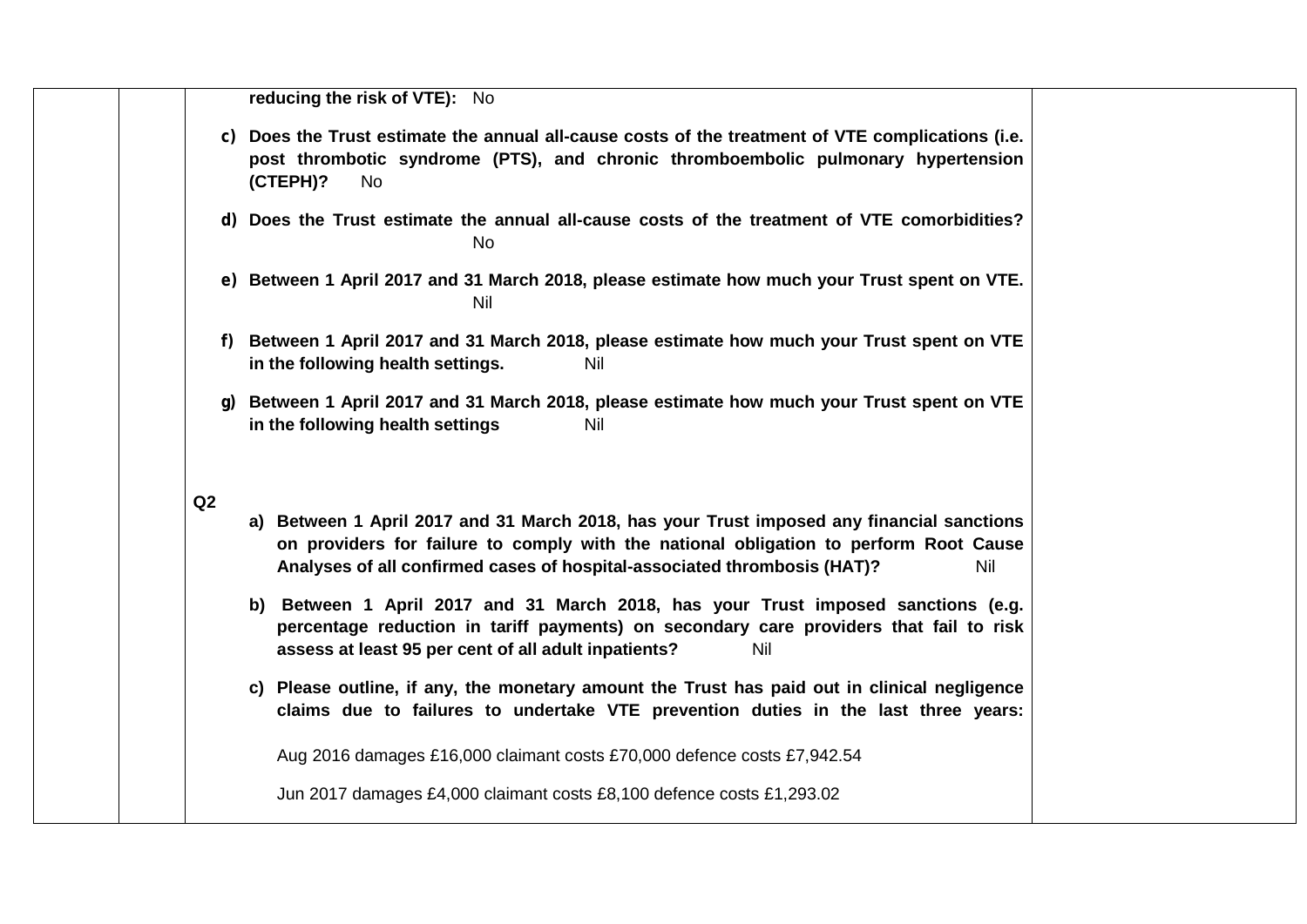|               |      | Mar 2018 damages £17,500 claimant costs £15,000 defence costs £2,346                                                                                                                                                                                                  |                           |
|---------------|------|-----------------------------------------------------------------------------------------------------------------------------------------------------------------------------------------------------------------------------------------------------------------------|---------------------------|
|               |      | Q3<br>a) Please outline, if any, the monetary amount the Trust has paid out in penalty fines per<br>patient missed in the last three years.<br>N/A                                                                                                                    |                           |
| 26-9-18       | 4270 | What is the latest available figure for the amount paid to your trust by Bounty?                                                                                                                                                                                      |                           |
|               |      | 2013/14 - £0<br>2014/15 - £5,145.80<br>2015/16 - £6,465.58<br>2016/17 - £6,383.16<br>2017/18 - £4,243.90<br>Total - £22,238.44                                                                                                                                        |                           |
| $27 - 9 - 18$ | 4271 | A letter mentioning the average yearly patient load / census on the Paediatric and Neonatal unit (could<br>be a bit more specific mentioning the data for the year 2017). The letter could have the following<br>information,                                         | <b>Link to attachment</b> |
|               |      | 1. Bed capacity of PAU (ward 4), Ward 5 and Neonatal unit                                                                                                                                                                                                             |                           |
|               |      | PAU – 10 spaces and 6 esculation beds, plus a Paediatric Day Surgery Unit with 6 beds and PDCU 6 Beds                                                                                                                                                                 |                           |
|               |      | 2. Different categories of outpatient clinics (general, speciality, neonatal, neurodevelopment etc.<br>categories)                                                                                                                                                    |                           |
|               |      | Please see information as requested. Please note these are all consultant led clinics, nurse-led clinics are<br>not listed. Some of these clinics are joint clinics with visiting clinicians from Oxford (our tertiary centre);<br>these are listed these separately. |                           |
|               |      | Paediatric consultant led clinics:                                                                                                                                                                                                                                    |                           |
|               |      | <b>General Paediatrics</b><br>Allergy<br><b>Diabetes</b>                                                                                                                                                                                                              |                           |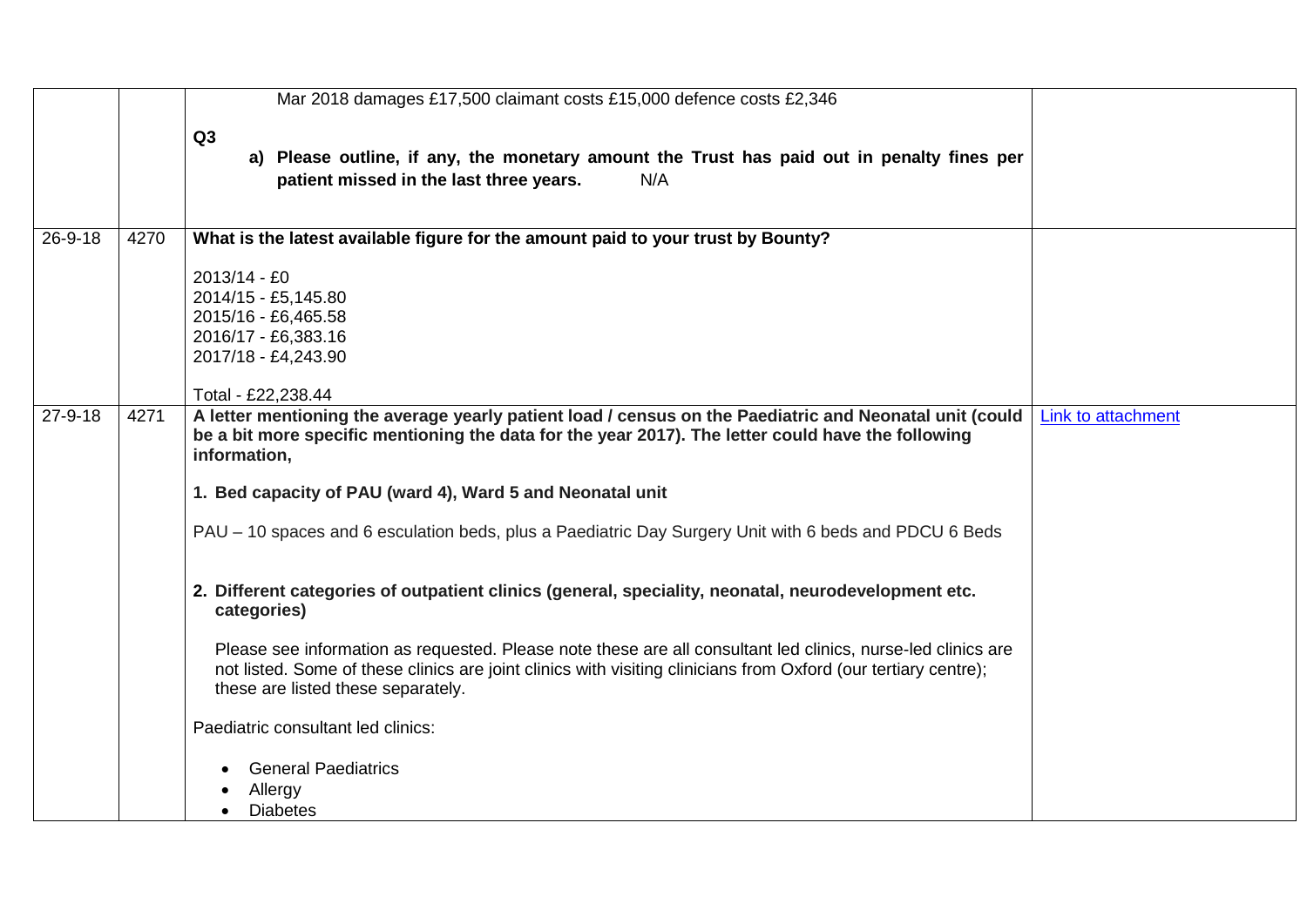| Neonatal<br>$\bullet$                                                                                         |  |
|---------------------------------------------------------------------------------------------------------------|--|
| Ultrasonography<br>$\bullet$                                                                                  |  |
| Bayleys (developmental)<br>$\bullet$                                                                          |  |
| Oncology<br>$\bullet$                                                                                         |  |
| Sickle cell<br>$\bullet$                                                                                      |  |
| <b>Cystic Fibrosis</b><br>$\bullet$                                                                           |  |
| Neurology<br>$\bullet$                                                                                        |  |
| Coeliac                                                                                                       |  |
| Endocrine                                                                                                     |  |
| Respiratory                                                                                                   |  |
| Asthma<br>$\bullet$                                                                                           |  |
|                                                                                                               |  |
|                                                                                                               |  |
| Joint clinics held with visiting clinicians:                                                                  |  |
|                                                                                                               |  |
| Joint IBD<br>$\bullet$                                                                                        |  |
| Rheumatology<br>$\bullet$                                                                                     |  |
| <b>Oncology Psychologist</b><br>$\bullet$                                                                     |  |
| <b>Diabetes Psychologist</b><br>$\bullet$                                                                     |  |
| <b>Family Clinic</b><br>$\bullet$                                                                             |  |
| Sickle Cell<br>$\bullet$                                                                                      |  |
| Oncology                                                                                                      |  |
| Neurology                                                                                                     |  |
| Haematology                                                                                                   |  |
| Endorine<br>$\bullet$                                                                                         |  |
| <b>Cystic Fibrosis</b><br>$\bullet$                                                                           |  |
| Cardiology<br>$\bullet$                                                                                       |  |
| Respiratory<br>$\bullet$                                                                                      |  |
|                                                                                                               |  |
| As mentioned above, there are a number of clinics, visits and procedures that take place which are nurse led, |  |
| this includes procedures and tests carried out in our Paediatric Day Care Unit, respiratory/asthma, cystic    |  |
| fibrosis, diabetes and our community nursing team who primarily see patients at home.                         |  |
|                                                                                                               |  |
| 3. Total number of patients attending the outpatient clinic                                                   |  |
|                                                                                                               |  |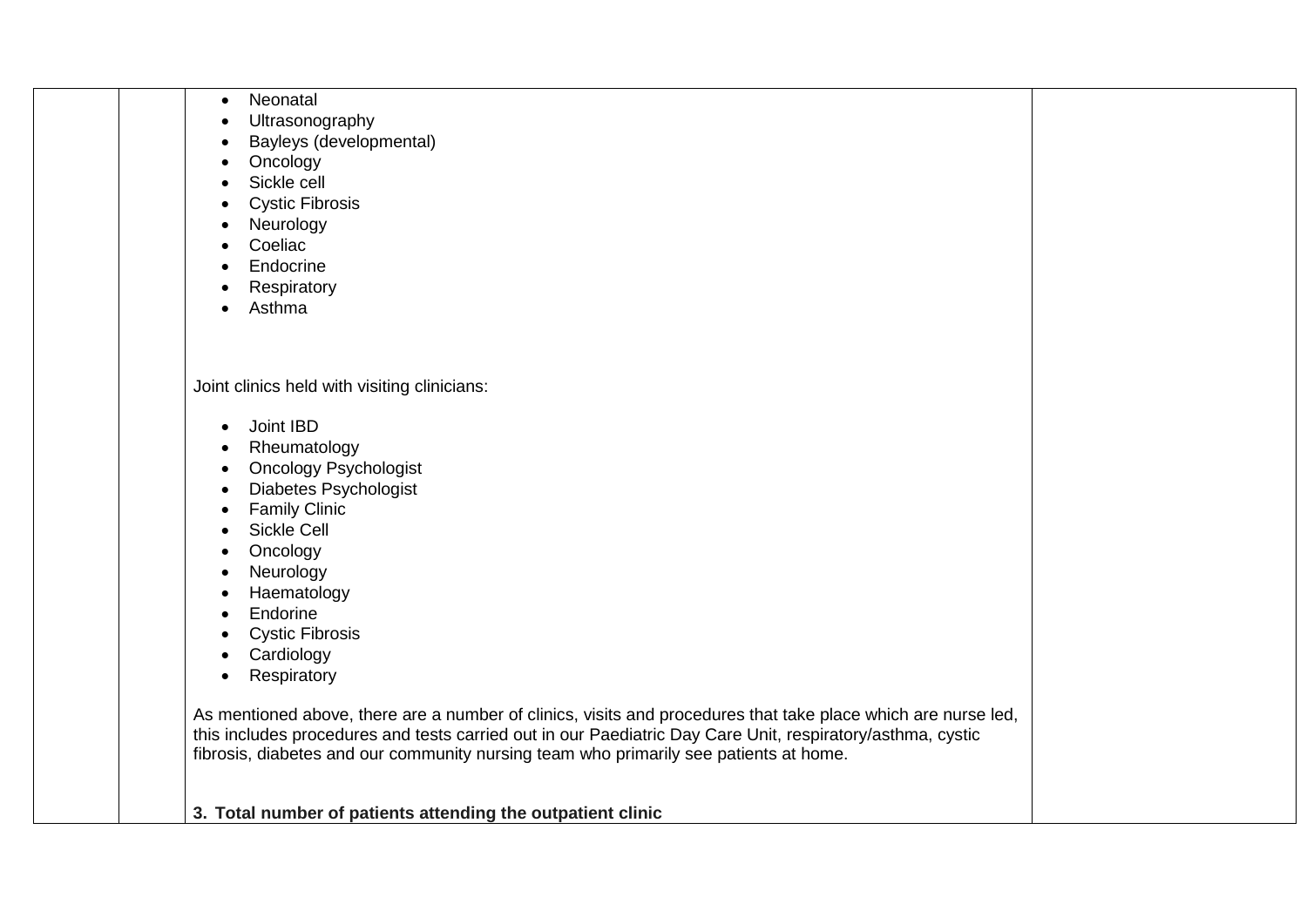|         |      | Please see attached<br>4. Total number of PAU (ward 4) patients attended to<br>Please see attached<br>5. Total admitted patients in the ward 5<br>Please see attached<br>6. Total patients admitted to the neonatal unit.<br>Please see attached |                    |
|---------|------|--------------------------------------------------------------------------------------------------------------------------------------------------------------------------------------------------------------------------------------------------|--------------------|
| 27-9-18 | 4272 | 1.) Does your trust run a headache clinic?                                                                                                                                                                                                       | Link to attachment |
|         |      | Yes                                                                                                                                                                                                                                              |                    |
|         |      | If YES how many per week                                                                                                                                                                                                                         |                    |
|         |      | Outpatient Clinics are run in both General Neurology and Pediatric clinics Monday - Friday. Please note<br>these are not specifically Headache/Migraine clinics.                                                                                 |                    |
|         |      | 2.) Does your trust run a migraine clinic?                                                                                                                                                                                                       |                    |
|         |      | Yes                                                                                                                                                                                                                                              |                    |
|         |      | If YES how many per week                                                                                                                                                                                                                         |                    |
|         |      | Outpatient Clinics are run in both General Neurology and Pediatric clinics Monday - Friday. Please note<br>these are not specifically Headache/Migraine clinics.                                                                                 |                    |
|         |      | 3.) Does your trust run a botulinum A [botox] clinics (regardless of any indication or department)?                                                                                                                                              |                    |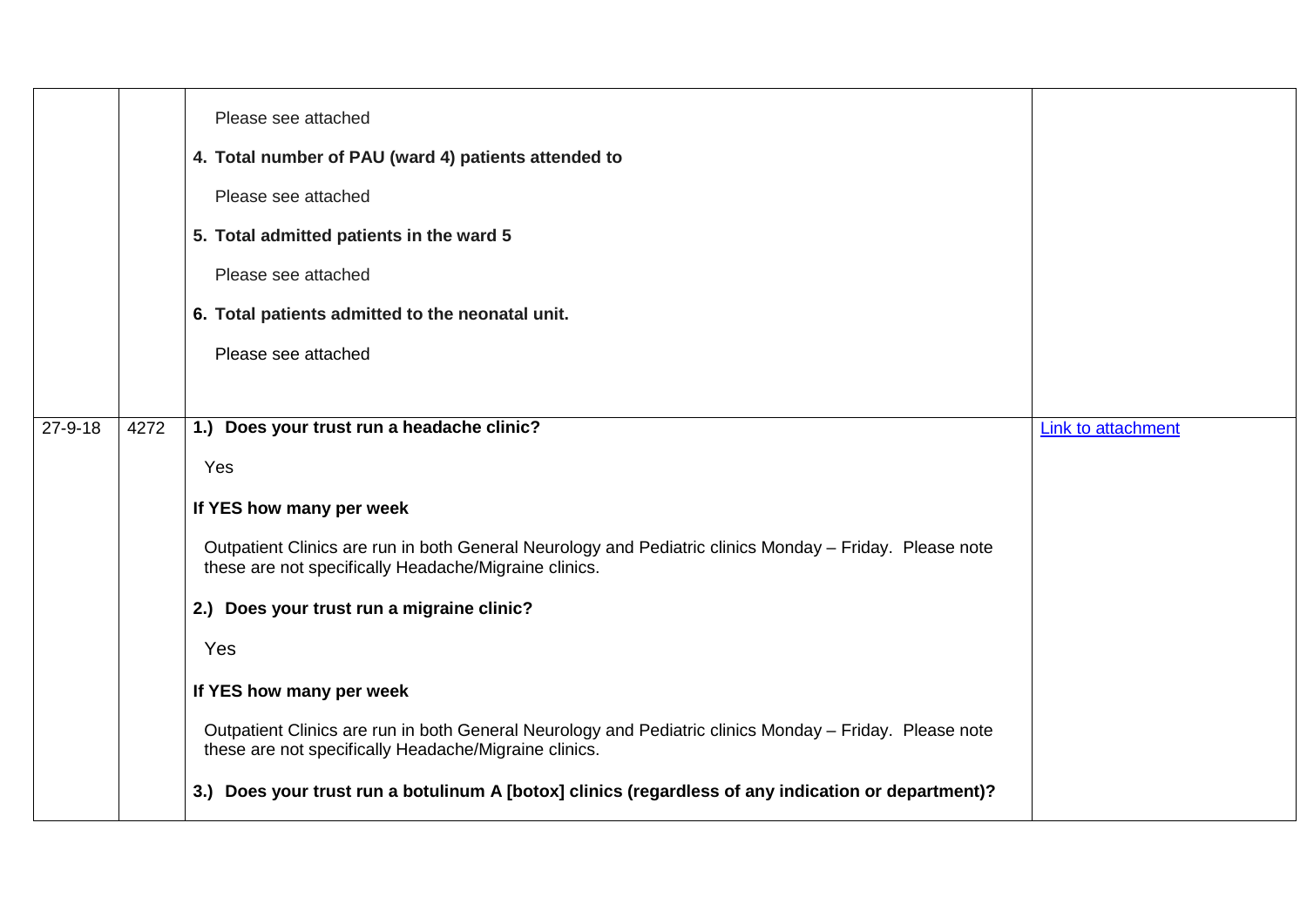|               |      | No. Adults that fulfill the NICE criteria for Botox in Chronic Migraines are referred on to a Regional Centre<br>(Oxford)                                                                                                                                                                                                                                                                                                                                                                  |  |
|---------------|------|--------------------------------------------------------------------------------------------------------------------------------------------------------------------------------------------------------------------------------------------------------------------------------------------------------------------------------------------------------------------------------------------------------------------------------------------------------------------------------------------|--|
|               |      | 4.) In the past 6 months how many patients have been treated for chronic migraine?                                                                                                                                                                                                                                                                                                                                                                                                         |  |
|               |      | Please see attached.                                                                                                                                                                                                                                                                                                                                                                                                                                                                       |  |
|               |      | 5.) Could you please provide me with the following numbers of patients treated in the last 6 months,<br>with the following drugs for Chronic Migraine. If none, please state None.                                                                                                                                                                                                                                                                                                         |  |
|               |      | <b>Botox</b><br>$\mathbf{r}$                                                                                                                                                                                                                                                                                                                                                                                                                                                               |  |
|               |      | <b>Dysport</b><br>$\blacksquare$                                                                                                                                                                                                                                                                                                                                                                                                                                                           |  |
|               |      | <b>Xeomin</b>                                                                                                                                                                                                                                                                                                                                                                                                                                                                              |  |
|               |      | Topiramate / anticonvulsant                                                                                                                                                                                                                                                                                                                                                                                                                                                                |  |
|               |      | <b>Beta-blocker</b>                                                                                                                                                                                                                                                                                                                                                                                                                                                                        |  |
|               |      | <b>Calcium channel blocker</b><br>$\mathbf{r}$                                                                                                                                                                                                                                                                                                                                                                                                                                             |  |
|               |      | Anti-serotonergic<br>$\bullet$<br><b>Tricyclic anti-depressant</b><br>$\mathbf{r}$                                                                                                                                                                                                                                                                                                                                                                                                         |  |
|               |      |                                                                                                                                                                                                                                                                                                                                                                                                                                                                                            |  |
|               |      | The Trust does not record this information.                                                                                                                                                                                                                                                                                                                                                                                                                                                |  |
| $28 - 9 - 18$ | 4273 | I'm requesting the following information:                                                                                                                                                                                                                                                                                                                                                                                                                                                  |  |
|               |      | • Organisational charts for Each of your divisions, with Job titles down to an 8a Level to include<br>any operations Management staff (e.g. Service Manager, General Manager, Assistant Director<br>of Operations, Chief Operating Officer etc)<br><b>Organisation charts for the IM&amp;T division</b><br>Organisation charts for any areas that deal with Transformation/PMO/Change Management<br>Organisation charts for any roles that covers Governance, Quality Or Risk<br>$\bullet$ |  |
|               |      | Thank you for your recent FOI request.                                                                                                                                                                                                                                                                                                                                                                                                                                                     |  |
|               |      | The information requested can be found on the Trusts website at :                                                                                                                                                                                                                                                                                                                                                                                                                          |  |
|               |      | http://www.mkhospital.nhs.uk/images/comms/BoD/MKUH Org Chart Spring 2017 web.pdf                                                                                                                                                                                                                                                                                                                                                                                                           |  |